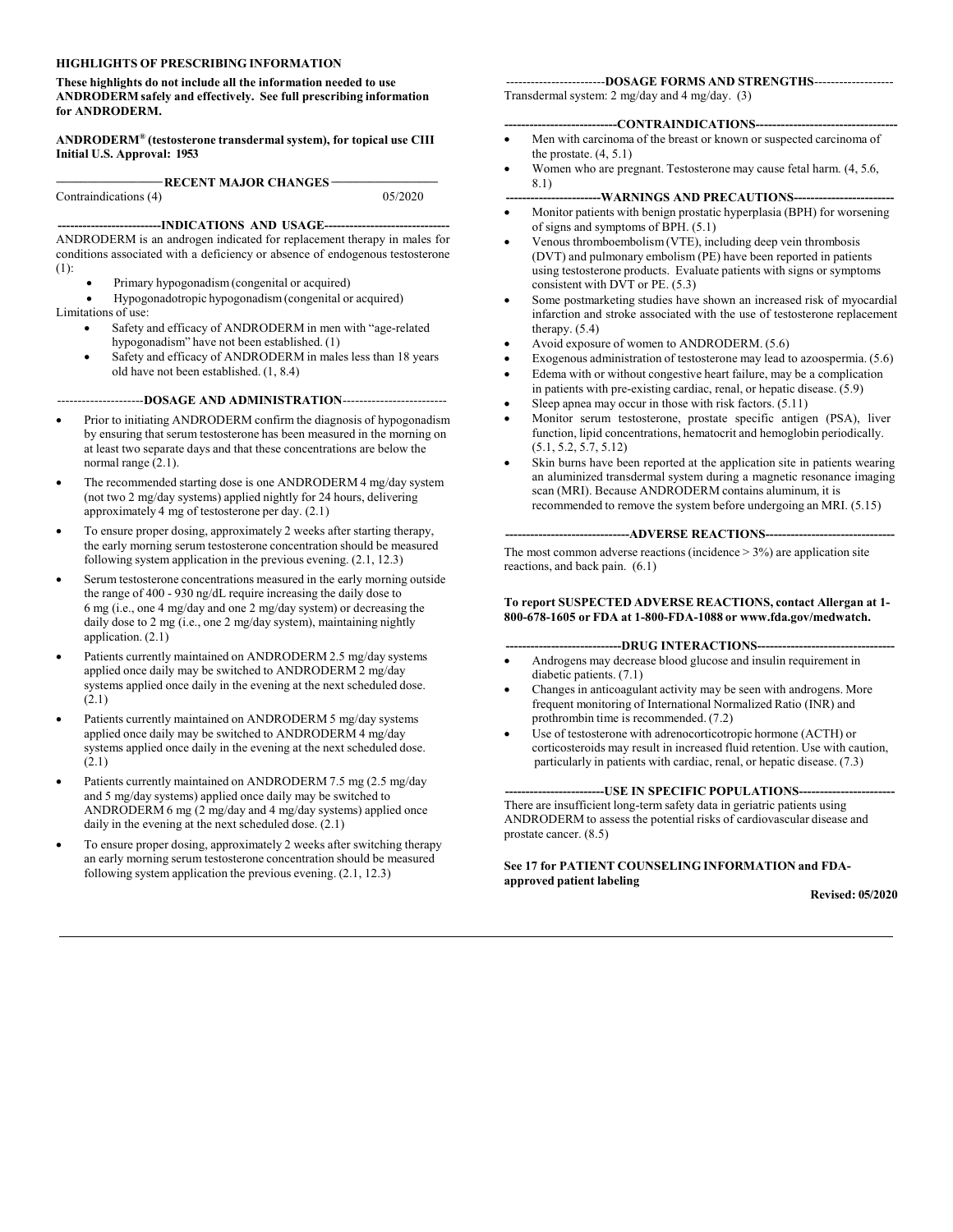#### **FULL PRESCRIBING INFORMATION: CONTENTS\***

- **1 INDICATIONS AND USAGE**
- **2 DOSAGE AND ADMINISTRATION**
- 2.1 Dosing Information
- **3 DOSAGE FORMS AND STRENGTHS**
- **4 CONTRAINDICATIONS**

#### **5 WARNINGS AND PRECAUTIONS**

- 5.1 Worsening of Benign Prostatic Hyperplasia and Potential Risk of Prostate Cancer
- 5.2 Polycythemia
- 5.3 Venous Thromboembolism
- 5.4 Cardiovascular Risk
- 5.5 Abuse of Testosterone and Monitoring of Serum Testosterone Concentrations
- 5.6 Use in Women
- 5.7 Potential for Adverse Effects on Spermatogenesis
- 5.8 Hepatic Adverse Effects
- 5.9 Edema
- 5.10 Gynecomastia
- 5.11 Sleep Apnea
- 5.12 Lipids
- 5.13 Hypercalcemia
- 5.14 Decreased Thyroxine-Binding Globulin
- 5.15 Magnetic Resonance Imaging (MRI)

#### **6 ADVERSE REACTIONS**

- 6.1 Clinical Trials Experience
- 6.2 Postmarketing Experience

#### **7 DRUG INTERACTIONS**

7.1 Insulin

- 7.2 Oral Anticoagulants
- 7.3 Corticosteroids
- 7.4 Triamcinolone

#### **8 USE IN SPECIFIC POPULATIONS**

- 8.1 Pregnancy
- 8.2 Lactation
- 8.3 Females and Males of Reproductive Potential
- 8.4 Pediatric Use
- 8.5 Geriatric Use
- 8.6 Renal Impairment
- 8.7 Hepatic Impairment

#### **9 DRUG ABUSE AND DEPENDENCE**

- 9.1 Controlled Substance
- 9.2 Abuse
- 9.3 Dependence
- **10 OVERDOSAGE**
- **11 DESCRIPTION**

#### **12 CLINICAL PHARMACOLOGY**

- 12.1 Mechanism of Action
- 12.2 Pharmacodynamics
- 12.3 Pharmacokinetics

#### **13 NONCLINICAL TOXICOLOGY**

- 13.1 Carcinogenesis, Mutagenesis, Impairment of Fertility
- **14 CLINICAL STUDIES**

#### **16 HOW SUPPLIED/STORAGE AND HANDLING**

#### **17 PATIENT COUNSELING INFORMATION**

\* Sections or subsections omitted from the full prescribing information are not listed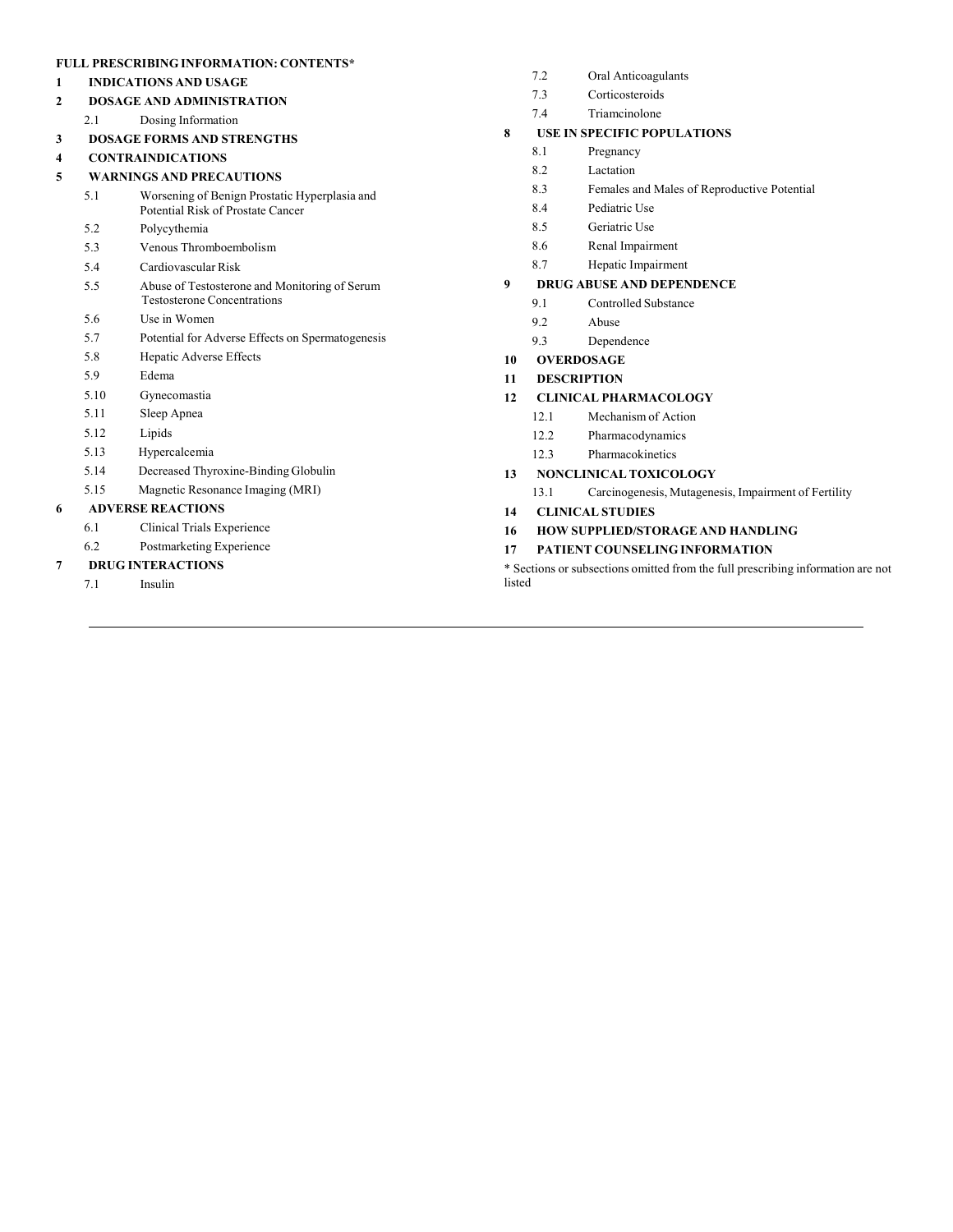## **FULL PRESCRIBING INFORMATION**

## **1 INDICATIONS AND USAGE**

ANDRODERM is indicated for replacement therapy in adult males for conditions associated with a deficiency or absence of endogenous testosterone.

- **Primary hypogonadism (congenital or acquired):** testicular failure due to conditions such as cryptorchidism, bilateral torsion, orchitis, vanishing testis syndrome, orchiectomy, Klinefelter Syndrome, chemotherapy, or toxic damage from alcohol or heavy metals. These men usually have low serum testosterone concentrations and gonadotropins (FSH, LH) above the normal range.
- **Hypogonadotropic hypogonadism (congenital or acquired):** gonadotropin or luteinizing hormone-releasing hormone (LHRH) deficiency or pituitary-hypothalamic injury from tumors, trauma, or radiation. These men have low testosterone serum concentrations but have gonadotropins in the normal or low range.

### **Limitations of use**

- Safety and efficacy of ANDRODERM in men with "age-related hypogonadism" (also referred to as "late-onset hypogonadism") have not been established.
- Safety and efficacy of ANDRODERM in males less than 18 years old have not been established [*see Use in Specific Populations (8.4)*].

### **2 DOSAGE AND ADMINISTRATION**

### **2.1 Dosing Information**

Prior to initiating ANDRODERM, confirm the diagnosis of hypogonadism by ensuring that serum testosterone concentrations have been measured in the morning on at least two separate days and that these serum testosterone concentrations are below the normal range.

The recommended starting dose is one ANDRODERM 4 mg/day system (not two 2 mg/day systems) applied nightly for 24 hours, delivering approximately 4 mg of testosterone per day. To ensure proper dosing, approximately 2 weeks after starting therapy, the early morning serum testosterone concentration should be measured following system application the previous evening. Serum concentrations outside the range of 400 - 930 ng/dL require increasing the daily dose to 6 mg (i.e., one 4 mg/day and one 2 mg/day system) or decreasing the daily dose to 2 mg (i.e., one 2 mg/day system), maintaining nightly application.

Patients currently maintained on ANDRODERM 2.5 mg/day, 5 mg/day, and 7.5 mg/day may be switched to the 2 mg/day, 4 mg/day, and 6 mg/day dosage using the following schema:

- $\bullet$  Patients using 2.5 mg daily may be switched to 2 mg/day systems at the next scheduled dose.
- Patients using 5 mg daily may be switched to 4 mg/day systems at the next scheduled dose.
- Patients using 7.5 mg daily may be switched to 6 mg  $(2 \text{ mg/day and } 4 \text{ mg/day systems})$  at the next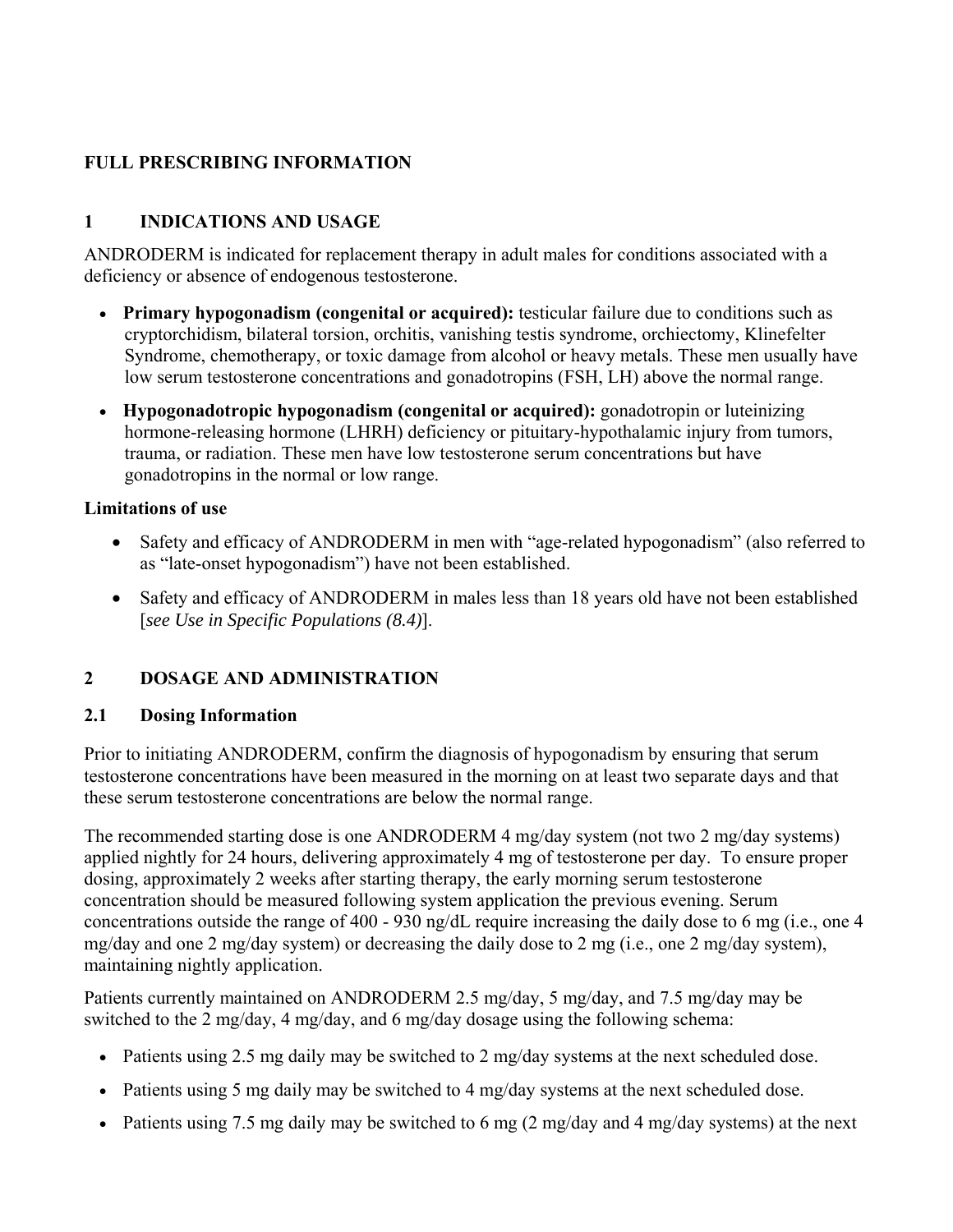scheduled dose.

To ensure proper dosing, approximately 2 weeks after switching therapy, the early morning serum testosterone concentration should be measured following system application the previous evening.

**The adhesive side of the ANDRODERM system should be applied to a clean, dry area of the skin on the back, abdomen, upper arms, or thighs. Avoid application over bony prominences or on a part of the body that may be subject to prolonged pressure during sleep or sitting (e.g., the deltoid region of the upper arm, the greater trochanter of the femur, and the ischial tuberosity). DO NOT APPLY TO THE SCROTUM. The sites of application should be rotated, with an interval of 7 days between applications to the same site. The area selected should not be oily, damaged, or irritated.**

The system should be applied immediately after opening the pouch and removing the protective release liner. The system should be pressed firmly in place, making sure there is good contact with the skin, especially around the edges.

The patient should avoid swimming, showering, or washing the administration site for a minimum of 3 hours after application [*see Clinical Pharmacology (12.3)*].

Mild skin irritation may be ameliorated by treatment of the affected skin with over-the-counter topical hydrocortisone cream applied after system removal. Applying a small amount of 0.1% triamcinolone acetonide cream to the skin under the central drug reservoir of the ANDRODERM system has been shown to reduce the incidence and severity of skin irritation.

## **3 DOSAGE FORMS AND STRENGTHS**

Transdermal system: 2 mg/day and 4 mg/day.

## **4 CONTRAINDICATIONS**

- ANDRODERM is contraindicated in men with carcinoma of the breast or known or suspected carcinoma of the prostate *[see Warnings and Precautions (5.1)]*.
- ANDRODERM is contraindicated in women who are pregnant. Testosterone can cause virilization of the female fetus when administered to a pregnant woman. If a pregnant woman is exposed to ANDRODERM, she should be apprised of the potential hazard to the fetus *[see Use in Specific Populations (8.1)]*.

### **5 WARNINGS AND PRECAUTIONS**

### **5.1 Worsening of Benign Prostatic Hyperplasia and Potential Risk of Prostate Cancer**

- Monitor patients with benign prostatic hyperplasia (BPH) for worsening of signs and symptoms of BPH.
- Patients treated with androgens may be at increased risk for prostate cancer. Evaluate patients for prostate cancer prior to initiating treatment. It is appropriate to re-evaluate patients 3 to 6 months after initiation of treatment, and then in accordance with prostate cancer screening practices *[see Contraindications (4)]*.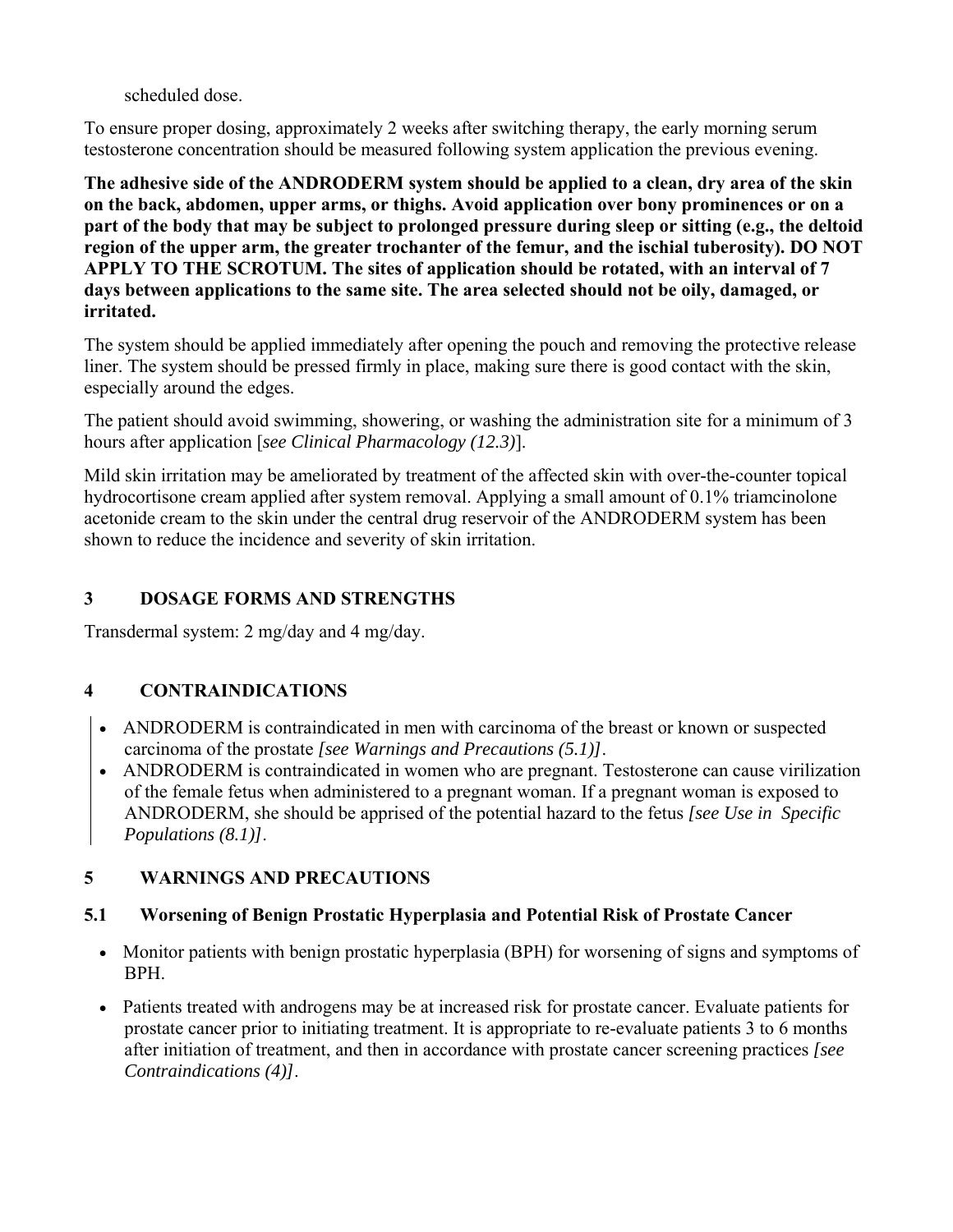## **5.2 Polycythemia**

Increases in hematocrit, reflective of increases in red blood cell mass, may require lowering or discontinuation of testosterone. Check hematocrit prior to initiating testosterone treatment. It is appropriate to re-evaluate the hematocrit 3 to 6 months after starting testosterone treatment, and then monitor annually. Discontinue testosterone therapy if the hematocrit becomes elevated. Testosterone therapy may be restarted when the hematocrit decreases to an acceptable level. An increase in red blood cell mass may increase the risk of thromboembolic events.

## **5.3 Venous Thromboembolism**

There have been postmarketing reports of venous thromboembolic events, including deep vein thrombosis (DVT) and pulmonary embolism (PE), in patients using testosterone products such as ANDRODERM. Evaluate patients who report symptoms of pain, edema, warmth and erythema in the lower extremity for DVT and those who present with acute shortness of breath for PE. If a venous thromboembolic event is suspected, discontinue treatment with ANDRODERM and initiate appropriate workup and management [*see Adverse Reactions (6.2)*].

## **5.4 Cardiovascular Risk**

Long term clinical safety trials have not been conducted to assess the cardiovascular outcomes of testosterone replacement therapy in men. To date, epidemiologic studies and randomized controlled trials have been inconclusive for determining the risk of major adverse cardiovascular events (MACE) such as non-fatal myocardial infarction, non-fatal stroke, and cardiovascular death, with the use of testosterone compared to non-use. Some studies, but not all, have reported an increased risk of MACE in association with use of testosterone replacement therapy in men. Patients should be informed of this possible risk when deciding whether to use or to continue to use ANDRODERM.

## **5.5 Abuse of Testosterone and Monitoring of Serum Testosterone Concentrations**

Testosterone has been subject to abuse, typically at doses higher than recommended for the approved indication and in combination with other anabolic androgenic steroids. Anabolic androgenic steroid abuse can lead to serious cardiovascular and psychiatric adverse reactions *[see Drug Abuse and Dependence (9)].*

If testosterone abuse is suspected, check serum testosterone concentrations to ensure they are within therapeutic range. However, testosterone levels may be in the normal or subnormal range in men abusing synthetic testosterone derivatives. Counsel patients concerning the serious adverse reactions associated with abuse of testosterone and anabolic androgenic steroids. Conversely, consider the possibility of testosterone and anabolic androgenic steroid abuse in suspected patients who present with serious cardiovascular or psychiatric adverse events.

## **5.6 Use in Women**

Due to lack of controlled studies in women and potential virilizing effects, ANDRODERM is not indicated for use in women *[see Contraindications (4)* and *Use in Specific Populations (8.1, 8.3)]*.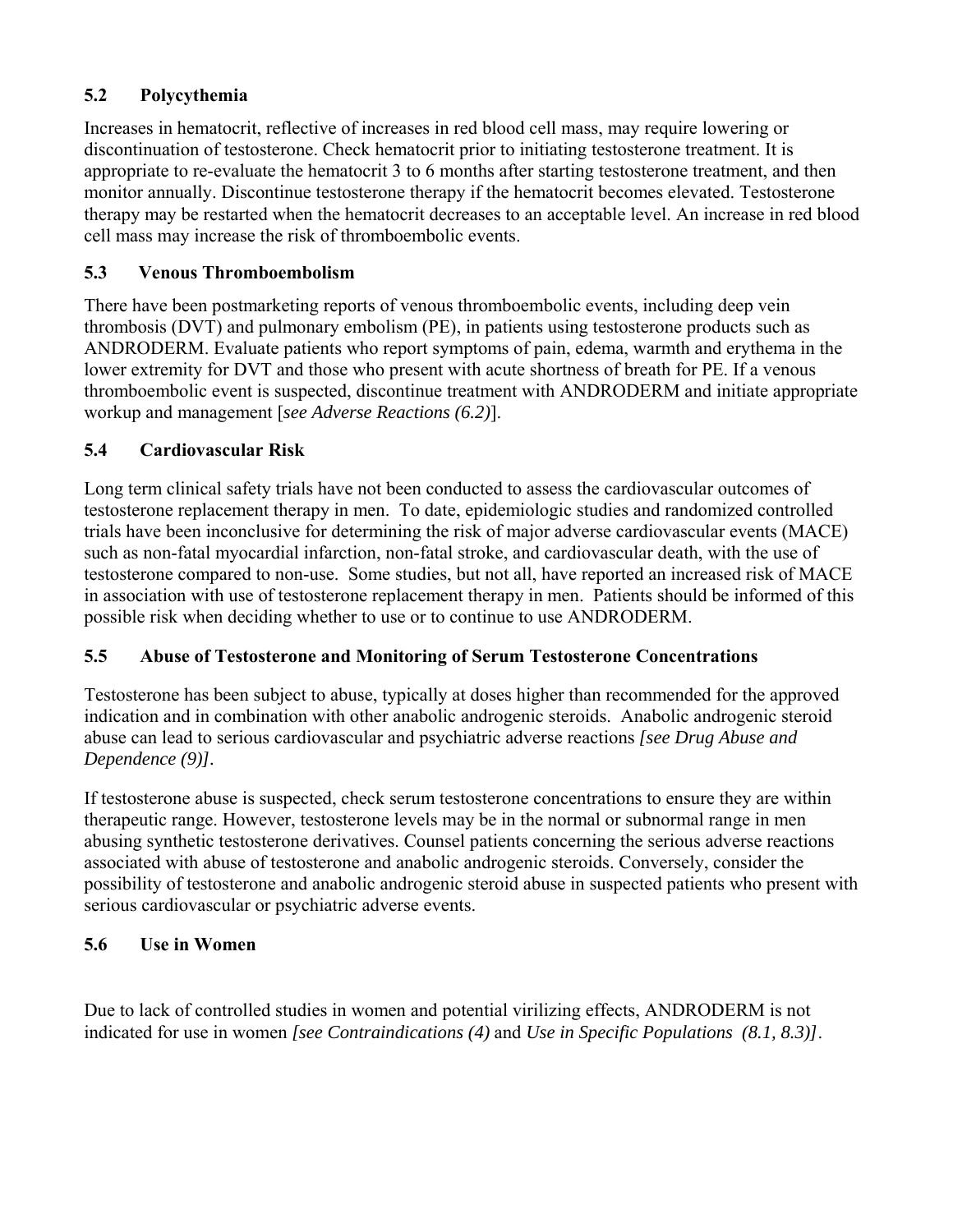## **5.7 Potential for Adverse Effects on Spermatogenesis**

At large doses of exogenous androgens, including ANDRODERM, spermatogenesis may be suppressed through feedback inhibition of pituitary follicle-stimulating hormone (FSH) that could lead to adverse effects on semen parameters including reduction of sperm count.

## **5.8 Hepatic Adverse Effects**

Prolonged use of high doses of orally active 17-alpha-alkyl androgens (methyltestosterone) has been associated with serious hepatic adverse effects (peliosis hepatis, hepatic neoplasms, cholestatic hepatitis, and jaundice). Peliosis hepatis can be a life-threatening or fatal complication. Long-term therapy with intramuscular testosterone enanthate has produced multiple hepatic adenomas. ANDRODERM is not known to cause these adverse effects.

## **5.9 Edema**

Androgens, including ANDRODERM, may promote retention of sodium and water. Edema, with or without congestive heart failure, may be a serious complication in patients with pre-existing cardiac, renal, or hepatic disease *[see Adverse Reactions (6)]*.

## **5.10 Gynecomastia**

Gynecomastia may develop and persist in patients being treated with androgens, including ANDRODERM, for hypogonadism.

### **5.11 Sleep Apnea**

The treatment of hypogonadal men with testosterone may potentiate sleep apnea in some patients, especially those with risk factors such as obesity and chronic lung disease.

## **5.12 Lipids**

Changes in serum lipid profile may require dose adjustment or discontinuation of testosterone therapy.

## **5.13 Hypercalcemia**

Androgens, including ANDRODERM, should be used with caution in cancer patients at risk of hypercalcemia (and associated hypercalciuria). Regular monitoring of serum calcium concentrations is recommended in these patients.

### **5.14 Decreased Thyroxine-Binding Globulin**

Androgens, including ANDRODERM, may decrease concentrations of thyroxine-binding globulins, resulting in decreased total T4 serum concentration and increased resin uptake of T3 and T4. Free thyroid hormone concentration remains unchanged and there is no clinical evidence of thyroid dysfunction.

### **5.15 Magnetic Resonance Imaging (MRI)**

Skin burns have been reported at the application site in patients wearing an aluminized transdermal system during a magnetic resonance imaging scan (MRI). Because ANDRODERM contains aluminum, it is recommended to remove the system before undergoing an MRI.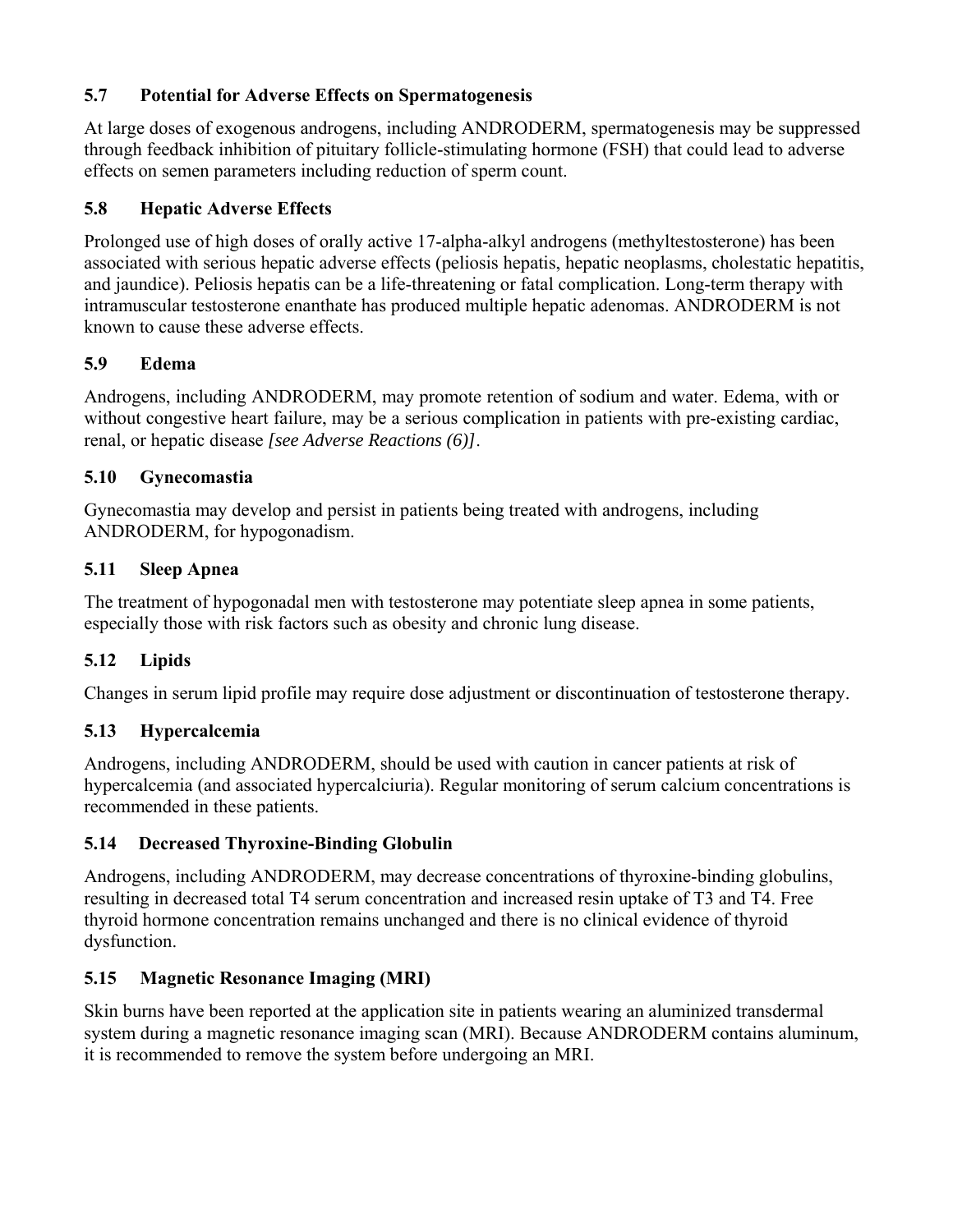## **6 ADVERSE REACTIONS**

### **6.1 Clinical Trials Experience**

Because clinical trials are conducted under widely varying conditions, adverse reaction rates observed in the clinical trials of a drug cannot be directly compared with rates in the clinical trials of another drug and may not reflect the rates observed in practice.

Table 1 shows the adverse reactions that were reported by  $> 3\%$  of 36 hypogonadal men who were treated with ANDRODERM 2 mg/day, 4 mg/day, or 6 mg/day for 28 days. Of note, all hypogonadal men studied had been stable users of topical testosterone replacement products prior to the study and there was no washout period between therapies. Furthermore, there was only one subject titrated to 6 mg/day and he withdrew from the study prematurely.

| $\mathbf{m}$ and $\mathbf{m}$ and $\mathbf{m}$ and $\mathbf{m}$ and $\mathbf{m}$ and $\mathbf{m}$ and $\mathbf{m}$<br>. |                                      |
|-------------------------------------------------------------------------------------------------------------------------|--------------------------------------|
| <b>Adverse Reaction</b>                                                                                                 | Overall<br>$N = 36$<br>$\frac{0}{0}$ |
| Application site pruritus                                                                                               |                                      |
| Application site vesicles                                                                                               |                                      |
| Back pain                                                                                                               |                                      |

## **Table 1. Adverse Reactions Seen With the Use of ANDRODERM 2 mg/day, 4 mg/day, or 6 mg/day (> 3%)**

Other less common adverse reactions reported by  $\leq$  3% of patients included: application site erythema, application site exfoliation, chills, diarrhea, fatigue, gastroesophageal reflux disease, hemarthrosis, hematuria, headache, polyuria, and prostatitis. The overall incidence of application site reactions of any kind was 28% (10 subjects with 13 adverse reactions).

No serious adverse reactions to ANDRODERM 2 mg/day and 4 mg/day were reported during the clinical trial.

Table 2 shows the adverse reactions that were reported in > 3% of 122 patients in clinical studies with ANDRODERM dosage strengths of 2.5 mg/day, 5 mg/day, and 7.5 mg/day. The most common adverse reactions reported were application site reactions. Transient mild to moderate erythema was observed at the site of application in the majority of patients at some time during treatment. The overall incidence of application site reactions of any kind was 48% (59 subjects with 107 adverse reactions).

| -<br><b>Adverse Reaction</b> | <b>Overall</b><br>$N = 122$<br>$\frac{0}{0}$ |
|------------------------------|----------------------------------------------|
| Application site pruritus    | 37                                           |
| Application site blistering  | 12                                           |
| Application site erythema    |                                              |
| Application site vesicles    | 6                                            |
| Prostate abnormalities       |                                              |
| Headache                     |                                              |
| Contact dermatitis to system |                                              |
| Application site burning     |                                              |
| Application site induration  |                                              |

**Table 2. Adverse Reactions Seen With the Use of ANDRODERM 2.5 mg/day, 5 mg/day, or 7.5 mg/day (> 3%)**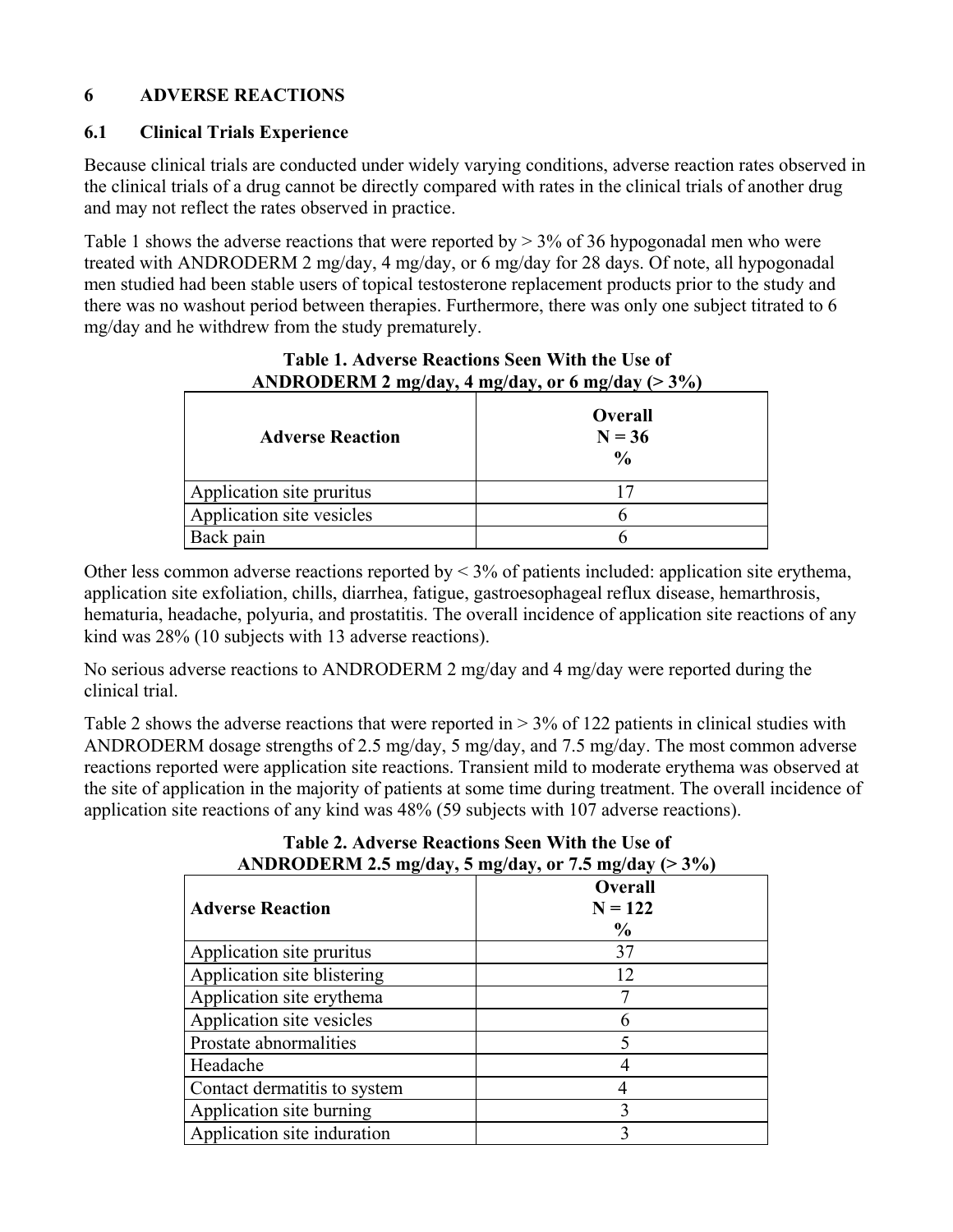The following reactions occurred in less than 3% of patients: rash, gastrointestinal bleeding, fatigue, body pain, pelvic pain, hypertension, peripheral vascular disease, increased appetite, accelerated growth, anxiety, confusion, decreased libido, paresthesia, thinking abnormalities, vertigo, acne, bullae at application site, mechanical irritation at application site, rash at application site, contamination of application site, prostate carcinoma, dysuria, hematuria, impotence, urinary incontinence, urinary tract infection, and testicular abnormalities.

## **6.2 Postmarketing Experience**

The following adverse reactions have been identified during postapproval use of ANDRODERM. Because these reactions are reported voluntarily from a population of uncertain size, it is not always possible to reliably estimate their frequency or establish a causal relationship to drug exposure.

#### **Cardiovascular Disorders:**

Myocardial infarction, stroke *[see Warnings and Precautions (5.4)]*

#### **Vascular Disorders:**

Venous thromboembolism *[see Warnings and Precautions (5.3)]*

## **7 DRUG INTERACTIONS**

### **7.1 Insulin**

Changes in insulin sensitivity or glycemic control may occur in patients treated with androgens. In diabetic patients, the metabolic effects of androgens may decrease blood glucose and, therefore, insulin requirement.

### **7.2 Oral Anticoagulants**

Changes in anticoagulant activity may be seen with androgens. More frequent monitoring of INR and prothrombin time is recommended in patients taking anticoagulants, especially at the initiation and termination of androgen therapy.

### **7.3 Corticosteroids**

The concurrent use of testosterone with ACTH or corticosteroids may result in increased fluid retention and should be monitored, particularly in patients with cardiac, renal or hepatic disease.

### **7.4 Triamcinolone**

- The topical administration of 0.1% triamcinolone cream to the skin under the central drug reservoir prior to the application of the ANDRODERM system did not significantly alter transdermal absorption of testosterone; however, the rate of complete adherence was lower.
- Pretreatment with triamcinolone ointment formulation significantly reduced testosterone absorption from the ANDRODERM system.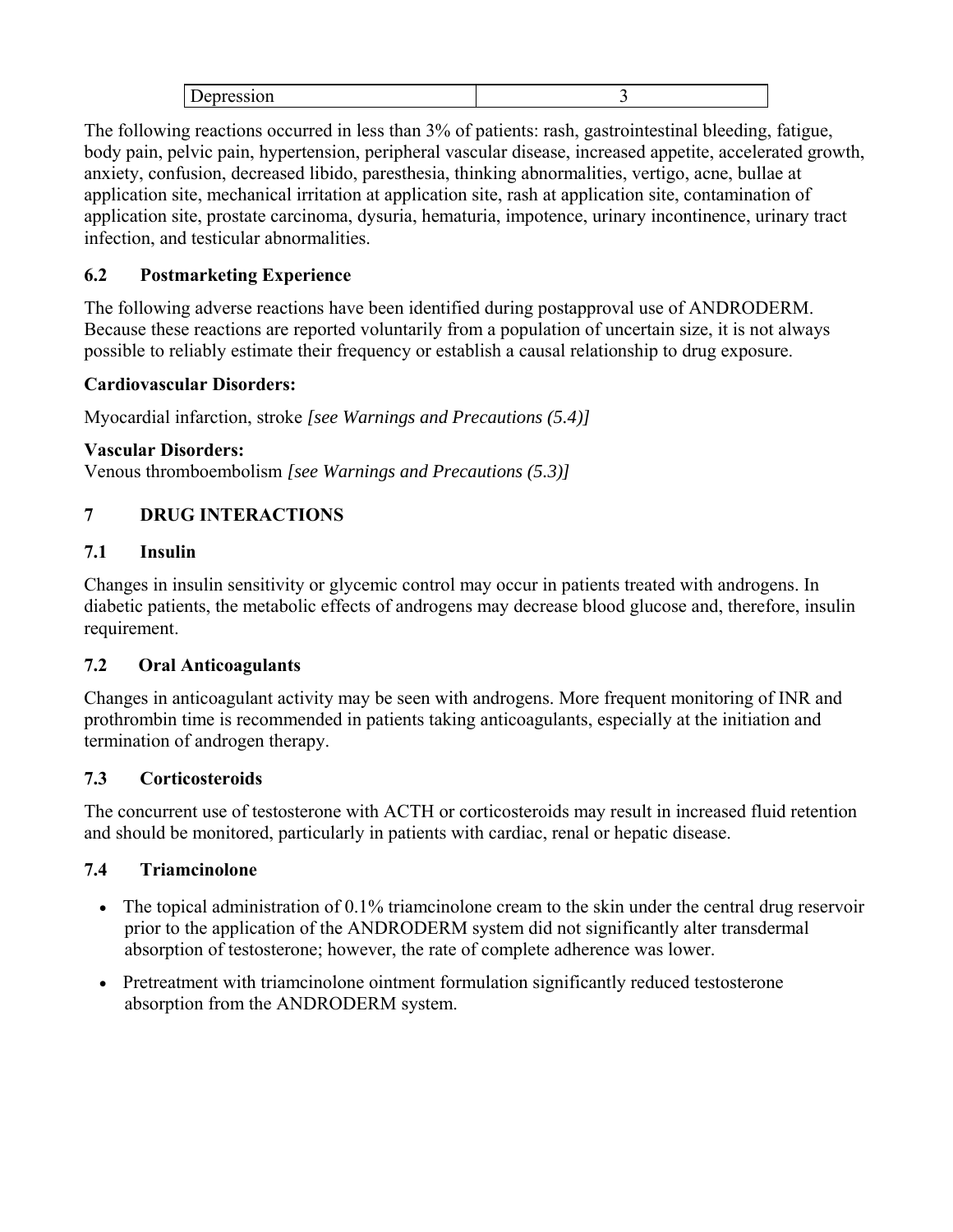## **8 USE IN SPECIFIC POPULATIONS**

### **8.1 Pregnancy**

### Risk Summary

ANDRODERM is contraindicated in pregnant women. Testosterone is teratogenic and may cause fetal harm when administered to a pregnant woman based on data from animal studies and its mechanism of action [*see Contraindications (4) and Clinical Pharmacology (12.1)*]. Exposure of a female fetus to androgens may result in varying degrees of virilization. In animal developmental studies, exposure to testosterone in utero resulted in hormonal and behavioral changes in offspring and structural impairments of reproductive tissues in female and male offspring. These studies did not meet current standards for nonclinical development toxicity studies.

Data *Animal Data* 

In developmental studies conducted in rats, rabbits, pigs, sheep and rhesus monkeys, pregnant animals received intramuscular injection of testosterone during the period of organogenesis. Testosterone treatment at doses that were comparable to those used for testosterone replacement therapy resulted in structural impairments in both female and male offspring. Structural impairments observed in females included increased ano-genital distance, phallus development, empty scrotum, no external vagina, intrauterine growth retardation, reduced ovarian reserve, and increased ovarian follicular recruitment. Structural impairments seen in male offspring included increased testicular weight, larger seminal tubular lumen diameter, and higher frequency of occluded tubule lumen. Increased pituitary weight was seen in both sexes.

Testosterone exposure in utero also resulted in hormonal and behavioral changes in offspring. Hypertension was observed in pregnant female rats and their offspring exposed to doses approximately twice those used for testosterone replacement therapy.

### **8.2 Lactation**

### Risk Summary

ANDRODERM is not indicated for use in women.

## **8.3 Females and Males of Reproductive Potential**

### **Infertility**

Testicular abnormalities have been identified during use of ANDRODERM *[see Adverse Reactions (6.1]*.

 During treatment with large doses of exogenous androgens, including ANDRODERM, spermatogenesis may be suppressed through feedback inhibition of the hypothalamic-pituitary-testicular axis [see *Warnings and Precautions (5.7)*]. Reduced fertility is observed in some men taking testosterone replacement therapy. Testicular atrophy, subfertility, and infertility have also been reported in men who abuse anabolic androgenic steroids [see *Drug Abuse and Dependence (9.2)*]. With either type of use, the impact on fertility may be irreversible.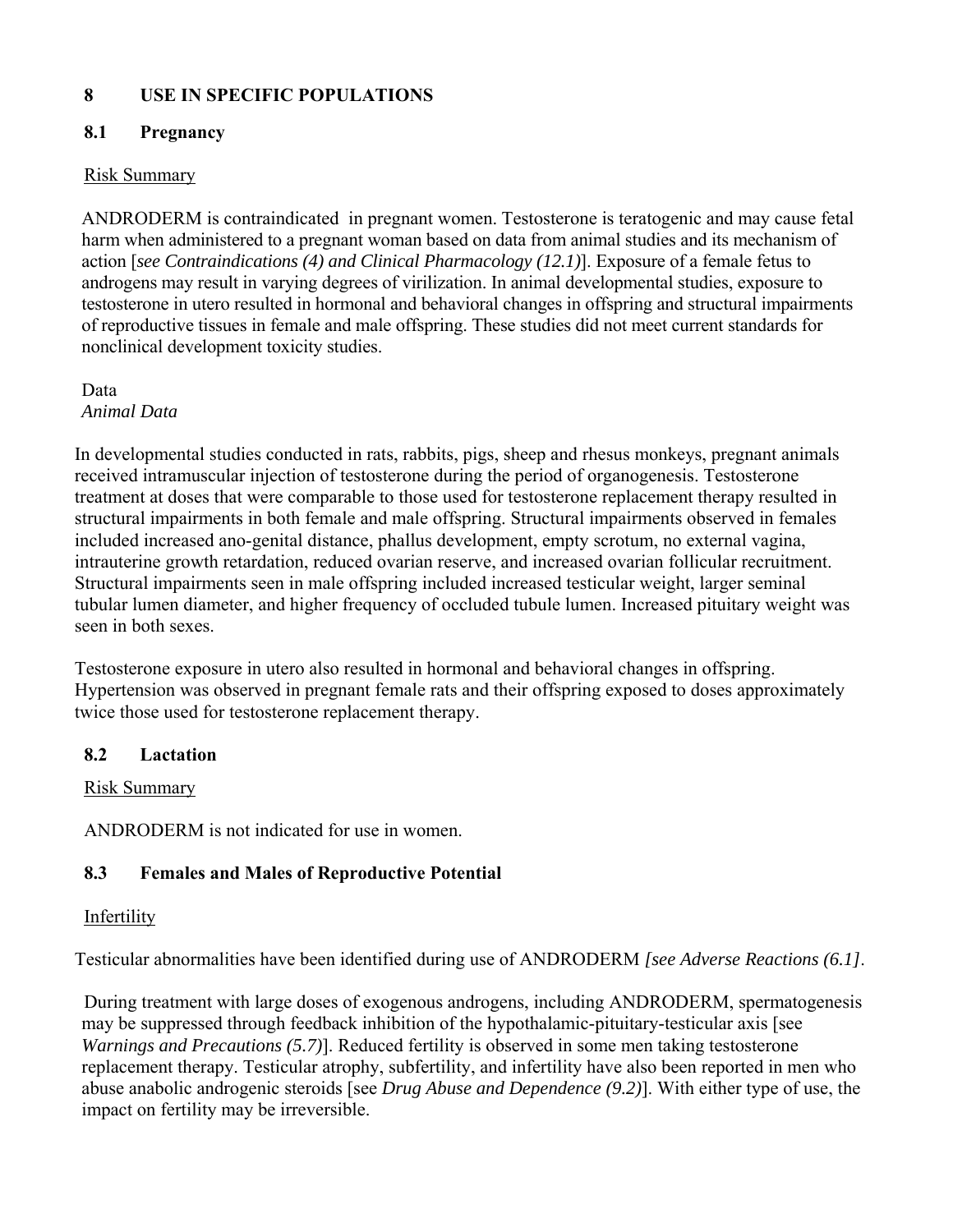## **8.4 Pediatric Use**

Safety and efficacy of ANDRODERM have not been established in males <18 years of age. Improper use may result in acceleration of bone age and premature closure of epiphyses.

## **8.5 Geriatric Use**

There have not been sufficient numbers of geriatric patients involved in controlled clinical studies utilizing ANDRODERM to determine whether efficacy in those over 65 years of age differs from younger patients. Additionally, there are insufficient long-term safety data in geriatric patients utilizing ANDRODERM to assess a potential incremental risk of cardiovascular disease and prostate cancer.

### **8.6 Renal Impairment**

No studies were conducted in patients with renal impairment.

## **8.7 Hepatic Impairment**

No studies were conducted in patients with hepatic impairment.

## **9 DRUG ABUSE AND DEPENDENCE**

### **9.1 Controlled Substance**

ANDRODERM contains testosterone, a Schedule III controlled substance in the Controlled Substance Act.

### **9.2 Abuse**

Drug abuse is intentional non-therapeutic use of a drug, even once, for its rewarding psychological and physiological effects. Abuse and misuse of testosterone are seen in male and female adults and adolescents. Testosterone, often in combination with other anabolic androgenic steroids (AAS), and not obtained by prescription through a pharmacy, may be abused by athletes and bodybuilders. There have been reports of misuse by men taking higher doses of legally obtained testosterone than prescribed and continuing testosterone despite adverse events or against medical advice.

### *Abuse-Related Adverse Reactions*

Serious adverse reactions have been reported in individuals who abuse anabolic androgenic steroids and include cardiac arrest, myocardial infarction, hypertrophic cardiomyopathy, congestive heart failure, cerebrovascular accident, hepatotoxicity, and serious psychiatric manifestations, including major depression, mania, paranoia, psychosis, delusions, hallucinations, hostility and aggression.

The following adverse reactions have also been reported in men: transient ischemic attacks, convulsions, hypomania, irritability, dyslipidemias, testicular atrophy, subfertility, and infertility.

The following additional adverse reactions have been reported in male and female adolescents: premature closure of bony epiphyses with termination of growth, and precocious puberty.

Because these reactions are reported voluntarily from a population of uncertain size and may include abuse of other agents, it is not always possible to reliably estimate their frequency or establish a causal relationship to drug exposure.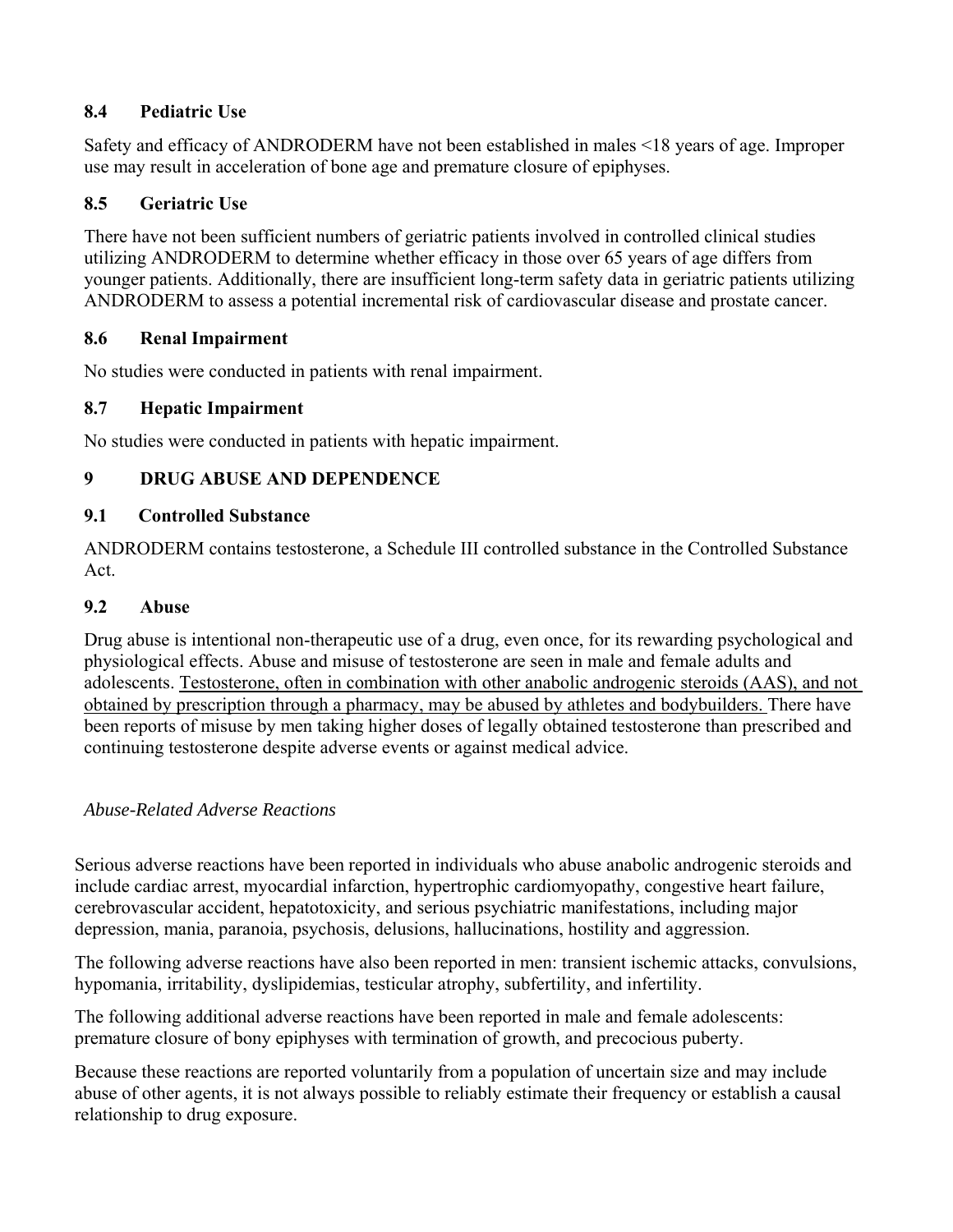## **9.3 Dependence**

#### *Behaviors Associated with Addiction*

Continued abuse of testosterone and other anabolic steroids, leading to addiction is characterized by the following behaviors:

- Taking greater dosages than prescribed
- Continued drug use despite medical and social problems due to drug use
- Spending significant time to obtain the drug when the supplies of the drug are interrupted
- Giving a higher priority to drug use than other obligations
- Having difficulty in discontinuing the drug despite desires and attempts to do so
- Experiencing withdrawal symptoms upon abrupt discontinuation of use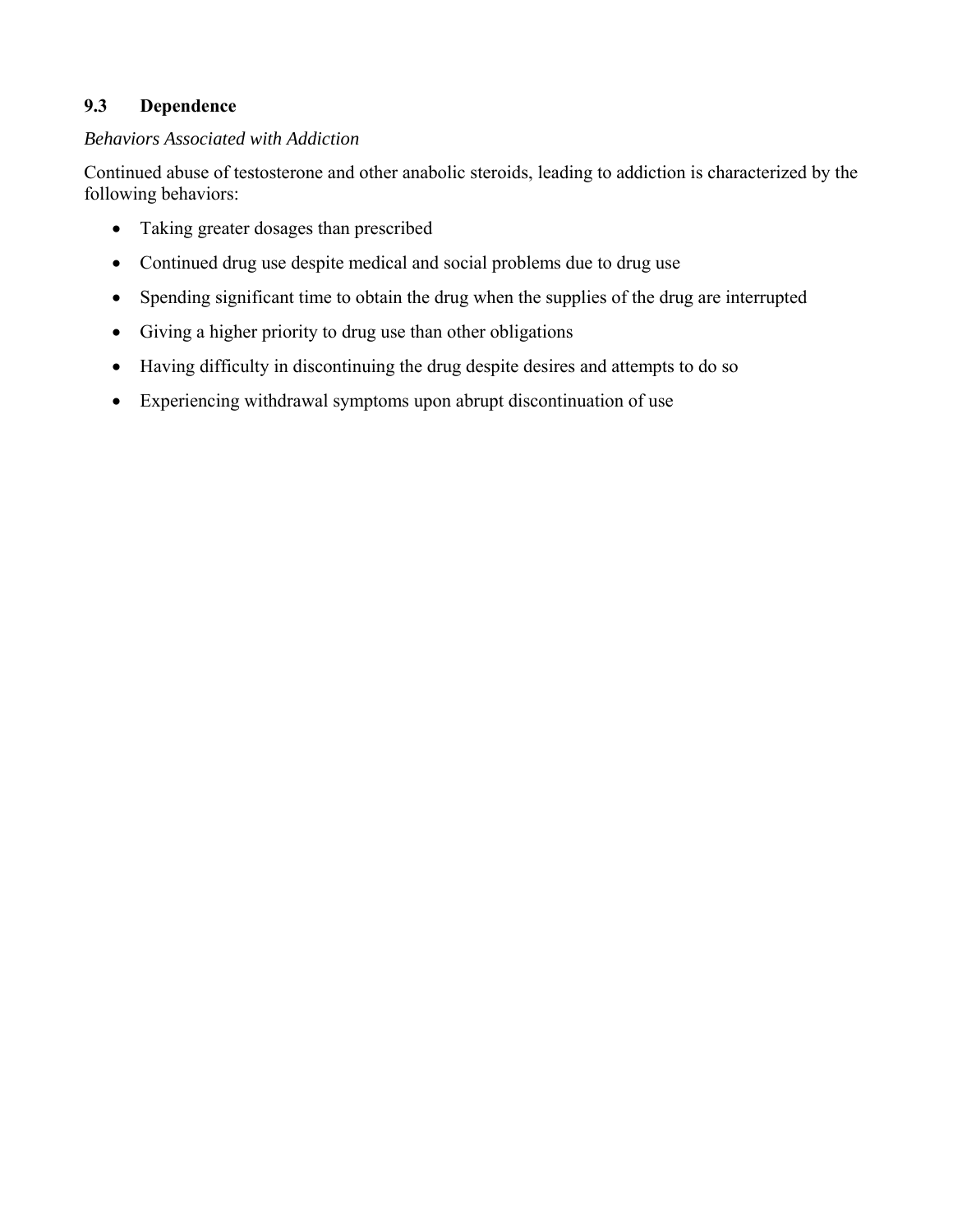Physical dependence is characterized by withdrawal symptoms after abrupt drug discontinuation or a significant dose reduction of a drug. Individuals taking supratherapeutic doses of testosterone may experience withdrawal symptoms lasting for weeks or months which include depressed mood, major depression, fatigue, craving, restlessness, irritability, anorexia, insomnia, decreased libido and hypogonadotropic hypogonadism.

Drug dependence in individuals using approved doses of testosterone for approved indications has not been documented.

## **10 OVERDOSAGE**

No cases of overdose with ANDRODERM have been reported in clinical trials. There is one report of acute overdosage by injection of testosterone enanthate: testosterone concentrations of up to 11,400 ng/dL were implicated in a cerebrovascular accident. Treatment of overdosage would consist of discontinuation of ANDRODERM together with appropriate symptomatic and supportive care.

## **11 DESCRIPTION**

ANDRODERM (testosterone transdermal system) is designed to deliver testosterone continuously for 24 hours following application to intact, non-scrotal skin (e.g., back, abdomen, thighs, upper arms).

Two strengths of ANDRODERM are available that deliver approximately 2 mg or 4 mg of testosterone per day.

ANDRODERM has a central drug delivery reservoir surrounded by a peripheral adhesive area. The ANDRODERM 2 mg/day system has a total contact surface area of 32 cm<sup>2</sup> with a 6.0 cm<sup>2</sup> central drug delivery reservoir containing 9.7 mg testosterone USP, dissolved in an alcohol-based gel. The ANDRODERM 4 mg/day system has a total contact surface area of 39 cm<sup>2</sup> with a 12.0 cm<sup>2</sup> central drug delivery reservoir containing 19.5 mg testosterone USP, dissolved in an alcohol-based gel. Testosterone USP is a white, or creamy white crystalline powder or crystals chemically described as 17ß- hydroxyandrost-4-en-3-one.



Testosterone  $C_{19}H_{28}O_2$  mw 288.42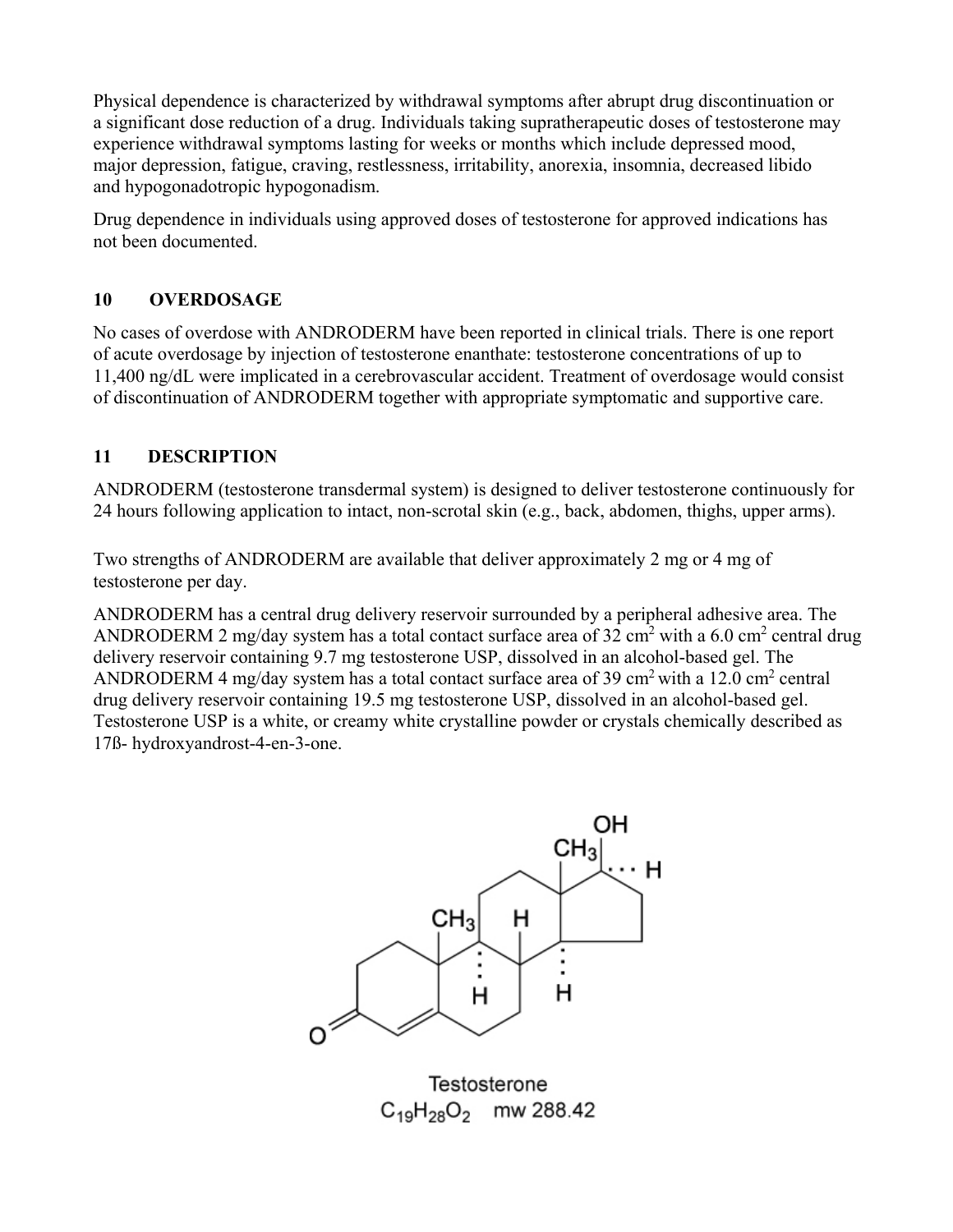The ANDRODERM systems have six components as shown in Figure 1. Proceeding from the top toward the surface attached to the skin, the system is composed of (1) metallized polyester/Surlyn<sup>®</sup> (ethylene-methacrylic acid copolymer)/ethylene vinyl acetate backing film with alcohol resistant ink, (2) a drug reservoir of testosterone USP, alcohol USP, glycerin USP, glycerol monooleate, methyl laurate, sodium hydroxide NF, to adjust pH, and purified water USP, gelled with carbomer copolymer Type B NF, (3) a permeable polyethylene microporous membrane, and (4) a peripheral layer of acrylic adhesive surrounding the central, active drug delivery area of the system. Prior to opening of the system and application to the skin, the central delivery surface of the system is sealed with a peelable laminate disc (5) composed of a five-layer laminate containing polyester/polyesterurethane adhesive/aluminum foil/polyester-urethane adhesive/polyethylene. The disc is attached to and removed with the release liner (6), a silicone-coated polyester film, which is removed before the system can be used.



Figure 1: System Schematic

 The active ingredient in the system is testosterone. The remaining components of the system are pharmacologically inactive.

# **12 CLINICAL PHARMACOLOGY**

### **12.1 Mechanism of Action**

Endogenous androgens, including testosterone and dihydrotestosterone (DHT), are responsible for the normal growth and development of the male sex organs and for maintenance of secondary sex characteristics. These effects include the growth and maturation of prostate, seminal vesicles, penis and scrotum; the development of male hair distribution, such as facial, pubic, chest and axillary hair; laryngeal enlargement; vocal cord thickening; and alterations in body musculature and fat distribution. Testosterone and DHT are necessary for the normal development of secondary sex characteristics.

Male hypogonadism, a clinical syndrome resulting from insufficient secretion of testosterone, has two main etiologies. Primary hypogonadism is caused by defects of the gonads, such as Klinefelter Syndrome or Leydig cell aplasia, whereas secondary hypogonadism is the failure of the hypothalamus (or pituitary) to produce sufficient gonadotropins (FSH, LH).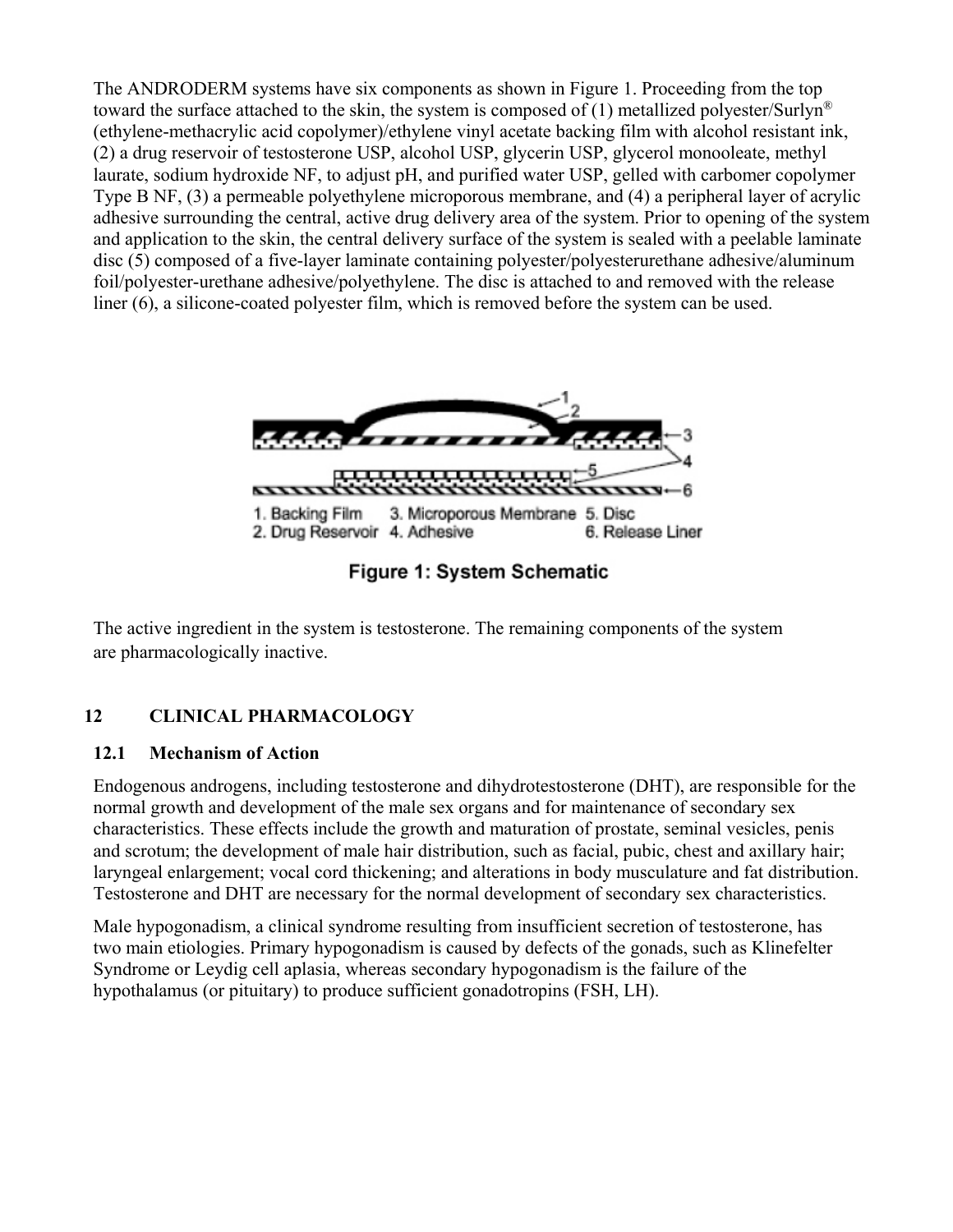### **12.2 Pharmacodynamics**

No specific pharmacodynamic studies were conducted using ANDRODERM.

#### **12.3 Pharmacokinetics**

#### **Absorption**

ANDRODERM delivers physiologic amounts of testosterone, producing circulating testosterone concentrations that approximate the normal concentration range (300 - 1030 ng/dL) seen in healthy men. ANDRODERM provides a continuous daily dose of testosterone in a self-contained transdermal system. Following ANDRODERM application, testosterone is continuously absorbed during the 24-hour dosing period with a median (range)  $T_{\text{max}}$  of 8 (4-12) hours.

#### **Distribution**

Circulating testosterone is primarily bound in the serum to sex hormone-binding globulin (SHBG) and albumin. Approximately 40% of testosterone in plasma is bound to SHBG, 2% remains unbound (free) and the rest is bound to albumin and other proteins.

#### **Metabolism**

Testosterone is metabolized to various 17-keto steroids through two different pathways. The major active metabolites of testosterone are estradiol and dihydrotestosterone (DHT).

During steady-state pharmacokinetic studies in hypogonadal men treated with ANDRODERM, the average DHT:T and E2:T ratios were approximately 1:10 and 1:200, respectively.

#### **Excretion**

There is considerable variation in the half-life of testosterone as reported in the literature, ranging from 10 to 100 minutes. About 90% of a dose of testosterone given intramuscularly is excreted in the urine as glucuronic and sulfuric acid conjugates of testosterone and its metabolites; about 6% of a dose is excreted in the feces, mostly in the unconjugated form. Inactivation of testosterone occurs primarily in the liver.

Upon removal of the ANDRODERM systems, serum testosterone concentrations decrease with an apparent half-life of approximately 70 minutes. Hypogonadal concentrations are reached within 24 hours following system removal. There is no accumulation of testosterone during continuous treatment.

### **Effect of Showering**

In a two-way crossover study, the effects of showering on the pharmacokinetics of total testosterone following a single application of ANDRODERM 4 mg/day were assessed in 16 hypogonadal males. Showering 3 hours after application of ANDRODERM increased  $C_{avg}$  by 0.5% and decreased  $C_{max}$  by 0.4% respectively, as compared to not showering. The systemic exposure to ANDRODERM was similar following applications with or without showering 3 hours after application.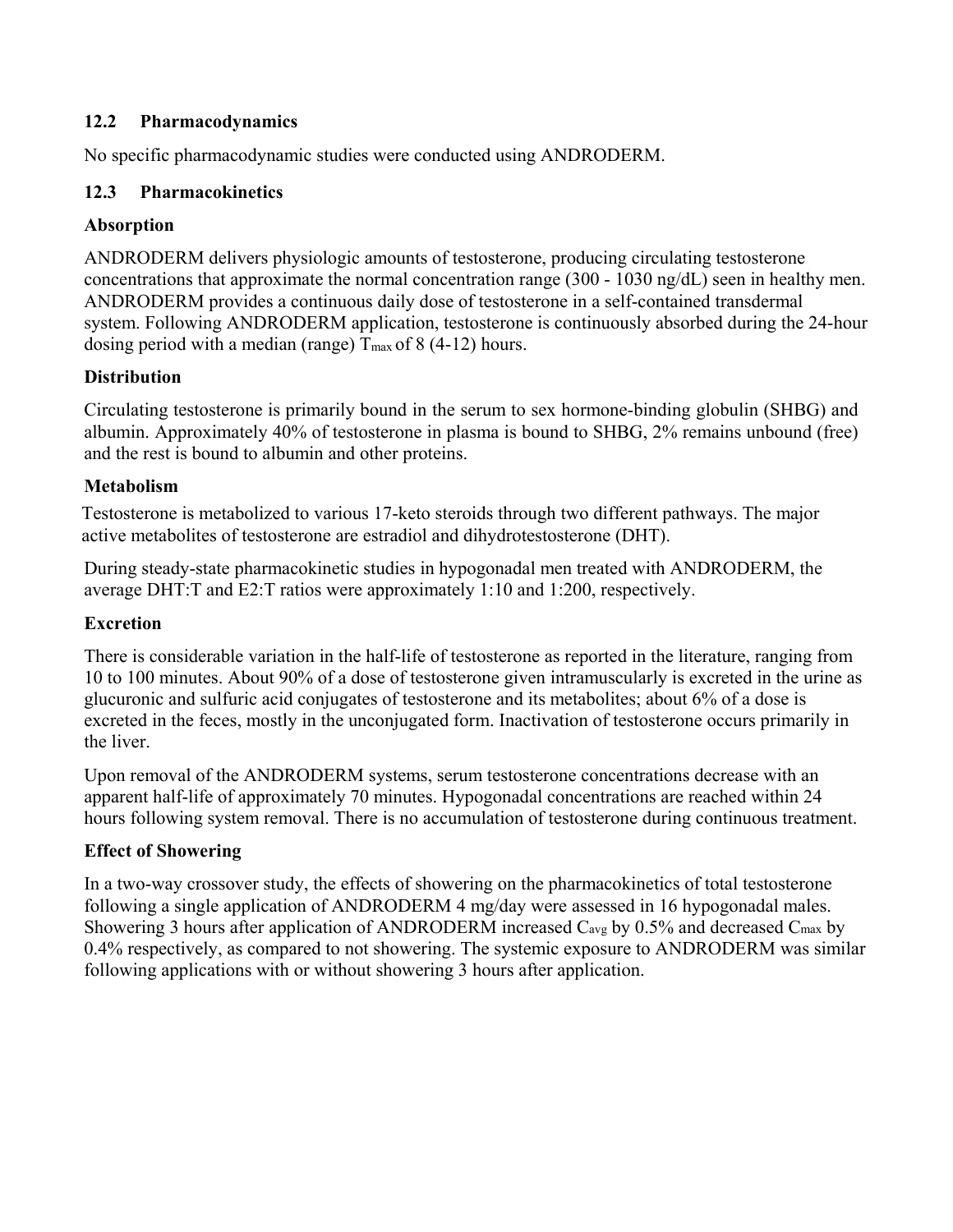### **13 NONCLINICAL TOXICOLOGY**

### **13.1 Carcinogenesis, Mutagenesis, Impairment of Fertility**

#### Carcinogenesis

Testosterone has been tested by subcutaneous injection and implantation in mice and rats. In mice, the implant induced cervical-uterine tumors, which metastasized in some cases. There is suggestive evidence that injection of testosterone into some strains of female mice increases their susceptibility to hepatoma. Testosterone is also known to increase the number of tumors and decrease the degree of differentiation of chemically induced carcinomas of the liver in rats.

### Mutagenesis

Testosterone was negative in the *in vitro* Ames and in the *in vivo* mouse micronucleus assays.

### Impairment of Fertility

The administration of exogenous testosterone has been reported to suppress spermatogenesis in the rat, dog and non-human primates, which was reversible on cessation of the treatment.

## **14 CLINICAL STUDIES**

ANDRODERM 2 mg/day and 4 mg/day were studied in a trial designed to evaluate the use and titration of 2 mg/day and 4 mg/day systems in a clinic setting of 40 men with hypogonadism. Thirty-eight of the 40 subjects (95%) who were enrolled into the study were white and 2 subjects were African American. Ten (25%) subjects were Hispanic and 30 (75%) were Non-Hispanic. Men were between 34 and 76 years of age (mean: 55 years). Patients had previously been on stable therapy of ANDRODERM 5 mg; Androgel<sup>®</sup> 2.5 g, 5 g, 7.5 g or 10 g; or Testim<sup>®</sup> 2.5 g or 5 g daily before switching to ANDRODERM 4 mg/day.

Patients applied an ANDRODERM 4 mg/day system around 10 p.m. once daily for 14 days, and then were titrated up to 6 mg/day or down to 2 mg/day according to a morning serum testosterone concentration obtained at 6 a.m. on Day 8. Out of 36 patients who entered the study, 31 (86%) patients remained on the 4 mg/day dose, 4 (11%) were titrated downward to 2 mg/day, and 1 (3%) was titrated upward to 6 mg/day based on the Day 8 testosterone concentrations. The one patient that was titrated to 6 mg/day discontinued from the study for a non-safety related reason. Of the patients who were receiving ANDRODERM 5 mg/day prior to study entry  $(n = 11)$ , 10 remained at 4 mg/day after titration, and 1 was titrated down to the 2 mg/day dose.

After a total of 28 days of therapy, 34 of the 35 subjects (97%) had serum testosterone  $C_{\text{avg}}$  within the normal range during the dosing period, with the lower bound of the 95% confidence interval for this estimate being 85% (Table 3). One subject who received ANDRODERM 4 mg/day treatment had serum testosterone C<sub>avg</sub> below 300 ng/dL and none had C<sub>avg</sub> concentrations above 1030 ng/dL. The mean (SD) serum testosterone C<sub>max</sub> following treatment with the 2 mg/day (N = 4) and 4 mg/day (N = 31) systems was 648 (145) ng/dL and 696 (158) ng/dL, respectively. Table 3 summarizes testosterone Cavg categories by treatment.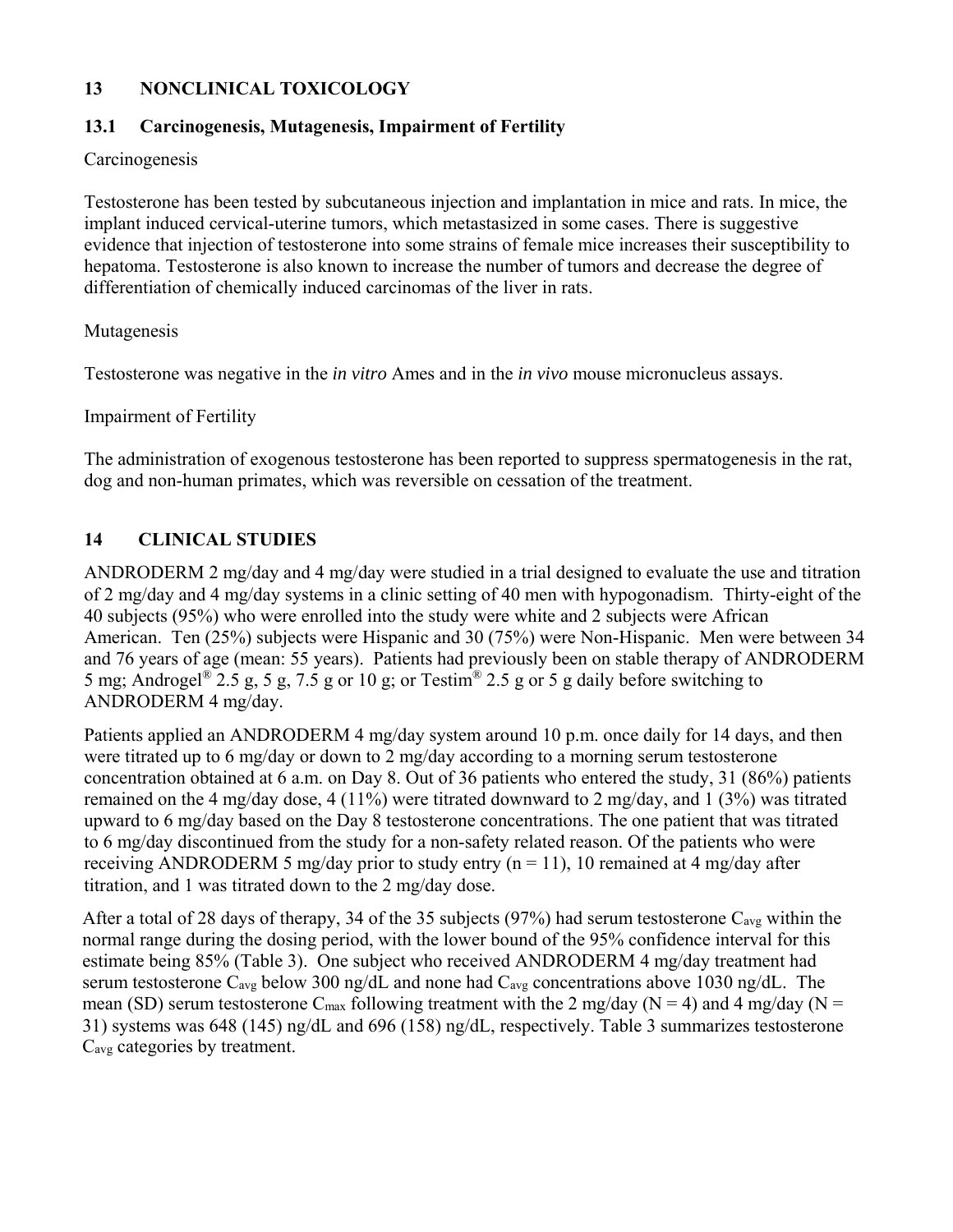| $C_{\text{avg}}$ Category                        | <b>Current Testosterone User</b><br>$N = 35$ |
|--------------------------------------------------|----------------------------------------------|
| 300 - 1030 ng/dL (n $\left(\% \right)$ (95% CI)) | 34/35(97%)<br>$(85\%, 100\%)$                |
| $<$ 300 ng/dL (n $(\%)$ )                        | 1/35(3%)                                     |

Table 3. Testosterone C<sub>avg</sub> Categories on Day 28 after One Titration on Day 15

Figure 2 summarizes the pharmacokinetic profiles of total testosterone in 35 patients completing 28 days of ANDRODERM treatment applied as a starting dose of 4 mg/day for the initial 14 days followed by a possible dose titration.





In separate clinical studies using the ANDRODERM 2.5 mg/day system, 1% used 2.5 mg daily, 93% of patients used 5 mg daily, and 6% used 7.5 mg daily. The hormonal effects of ANDRODERM 2.5 mg/day system as a treatment for male hypogonadism was demonstrated in four open-label trials that included 94 hypogonadal men, ages 15 to 65 years. In these trials, ANDRODERM produced average morning serum testosterone concentrations within the normal reference range in 92% of patients.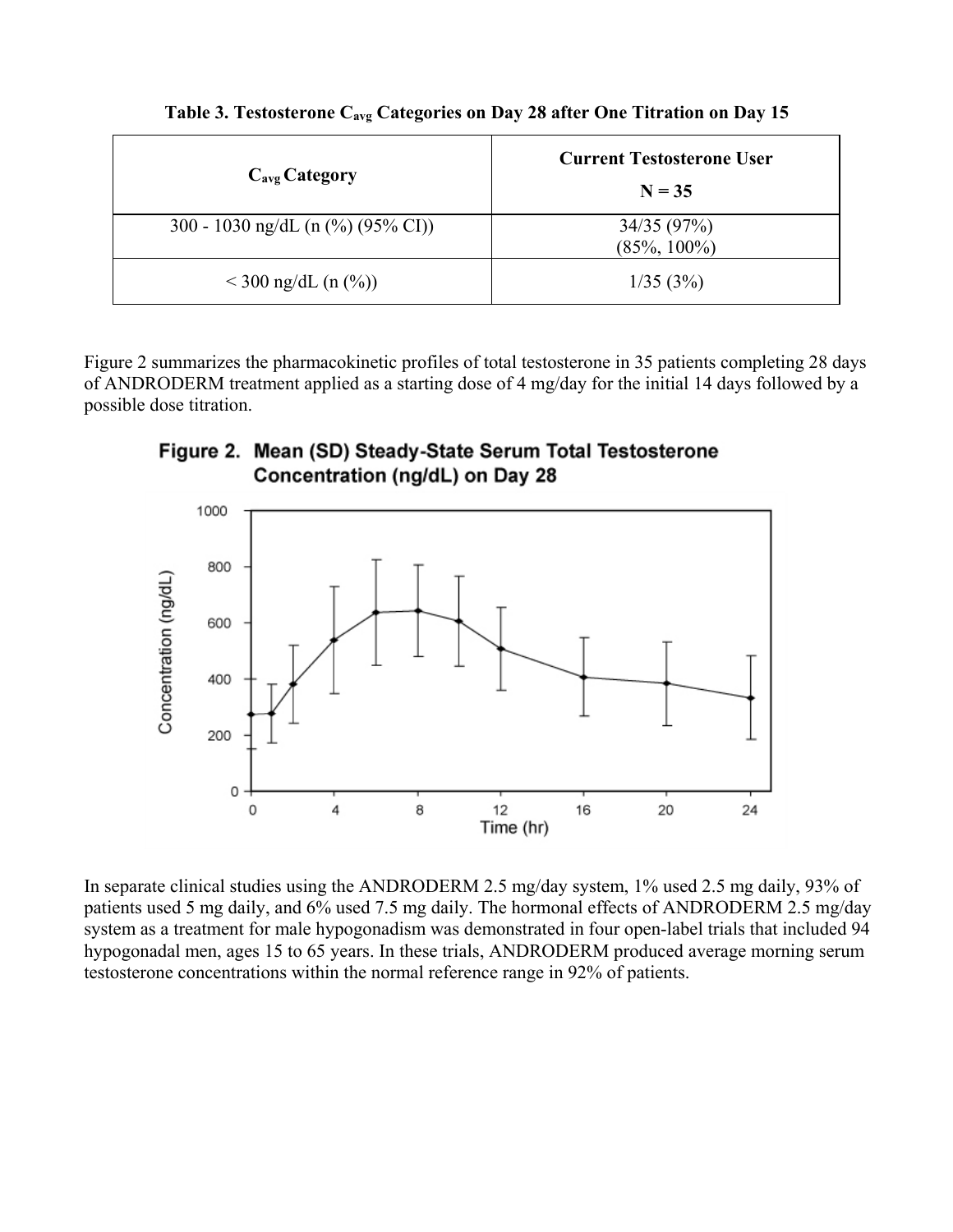## **16 HOW SUPPLIED/STORAGE AND HANDLING**

ANDRODERM (testosterone transdermal system) 2 mg/day.

Each system contains 9.7 mg testosterone USP for delivery of 2 mg of testosterone per day [*see Description (11)*].

Cartons of 60 systems NDC 0023-5990-60

ANDRODERM (testosterone transdermal system) 4 mg/day.

Each system contains 19.5 mg testosterone USP for delivery of 4 mg of testosterone per day [*see Description (11)*].

Cartons of 30 systems NDC 0023-5992-30

Store at 20-25°C (68-77°F). [See USP controlled room temperature.] Apply to skin immediately upon removal from the protective pouch. Do not store outside the pouch provided. Damaged systems should not be used. The drug reservoir may be burst by excessive pressure or heat. Discard systems in household trash in a manner that prevents accidental application or ingestion by children, pets or others.

## **17 PATIENT COUNSELING INFORMATION**

See "FDA-approved patient labeling (Patient Information)." Patients should be informed of the following information:

#### **Use in Men with Known or Suspected Prostate or Breast Cancer**

Men with known or suspected prostate or breast cancer should not use ANDRODERM *[see Contraindications (4)* and *Warnings and Precautions (5.1)]*.

### **Potential Adverse Reactions with Androgens**

Patients should be informed that treatment with androgens may lead to adverse reactions that include:

- Changes in urinary habits such as increased urination at night, trouble starting your urine stream, passing urine many times during the day, having an urge that you have to go to the bathroom right away, having a urine accident, being unable to pass urine and having a weak urine flow
- Breathing disturbances, including those associated with sleep, or excessive daytime sleepiness
- Too frequent or persistent erections of the penis
- Nausea, vomiting, changes in skin color, or ankle swelling

### **Patients Should be Advised of these Application Instructions**

- ANDRODERM should not be applied to the scrotum.
- ANDRODERM should not be applied over a bony prominence or on a part of the body that could be subject to prolonged pressure during sleep or sitting. Application to these sites has been associated with burn-like blister reactions.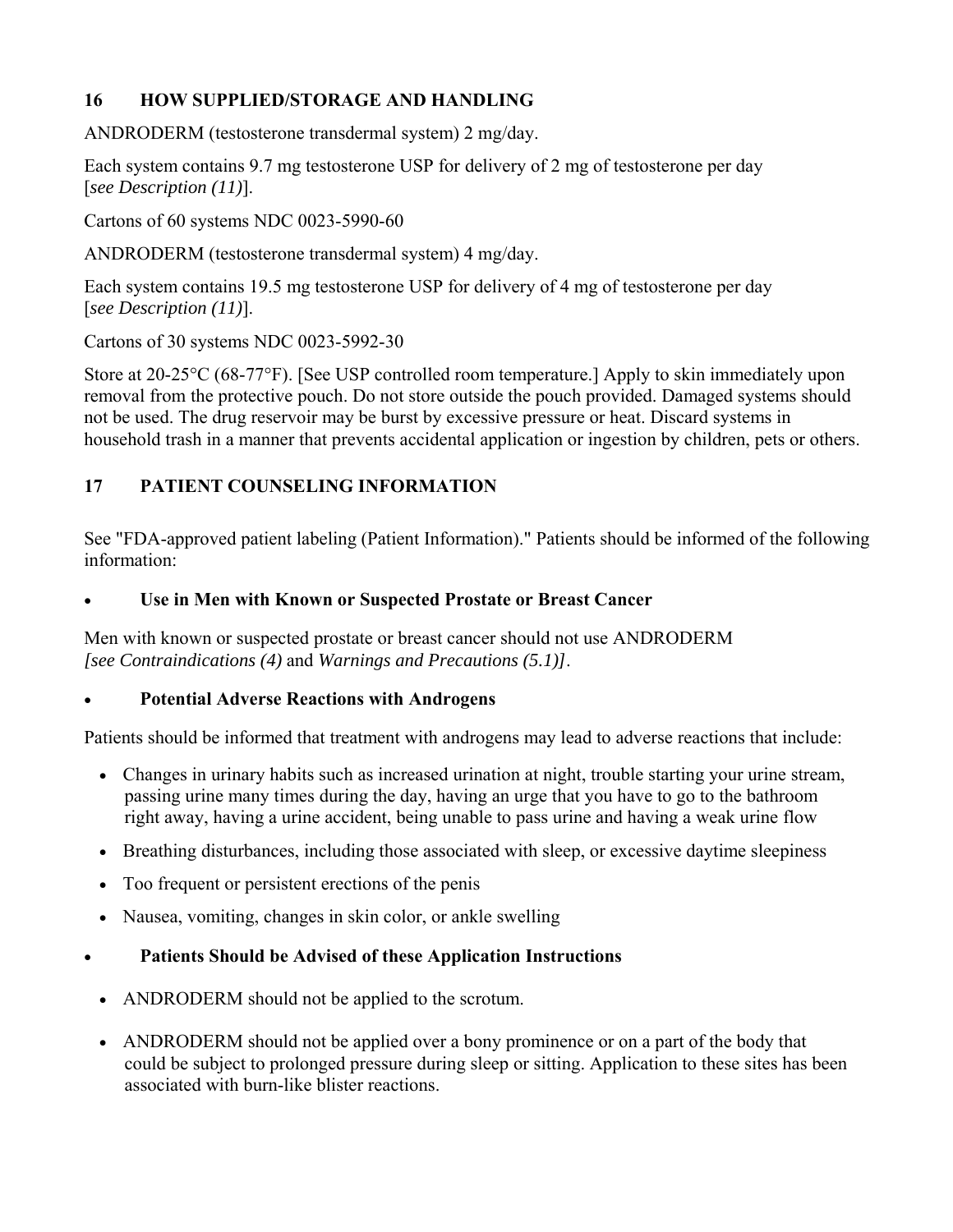- ANDRODERM does not have to be removed during sexual intercourse, nor while taking a shower or bath.
- ANDRODERM systems should be applied nightly. The site of application should be rotated, with an interval of 7 days between applications to the same site.
- If the ANDRODERM system becomes loose, smooth it down again by rubbing your finger firmly around the edges. If a patch falls off before noon, replace it with a fresh patch and wear it until you apply a fresh patch(es) that evening. If it falls off later in the day, do not replace it until you apply a fresh patch(es) that evening. If it falls off do not tape ANDRODERM to skin.
- If patients or caregivers experience difficulty separating the patch from the release liner or observe transfer of adhesive to the liner, tearing and/or other damage to the patch during removal from the liner, the patch should be discarded, and a new patch should be applied.
- ANDRODERM should be applied immediately after opening the individual pouch and removing the protective liner. Do not use if the individual pouch seal is broken or if the patch appears to be damaged. Do not cut patches. Only intact patches should be applied.
- Strenuous exercise or excessive perspiration may loosen a patch or cause it to fall off.
- Skin burns have been reported at the application site in patients wearing an aluminized transdermal system during a magnetic resonance imaging scan (MRI). Because ANDRODERM contains aluminum, it is recommended to remove the system before undergoing an MRI.
- Avoid swimming or showering until 3 hours following application of ANDRODERM *[see Dosage and Administration (2)* and *Clinical Pharmacology (12.3)].*

For all medical inquiries contact: Allergan Medical Communications 1-800-678-1605

ANDRODERM® is a registered trademark of Allergan Sales, LLC.

 Distributed By: Allergan USA, Inc. Madison, NJ 07940

Rev date: May2020

 ©2020 Allergan. All rights reserved.

V2.0USPI5990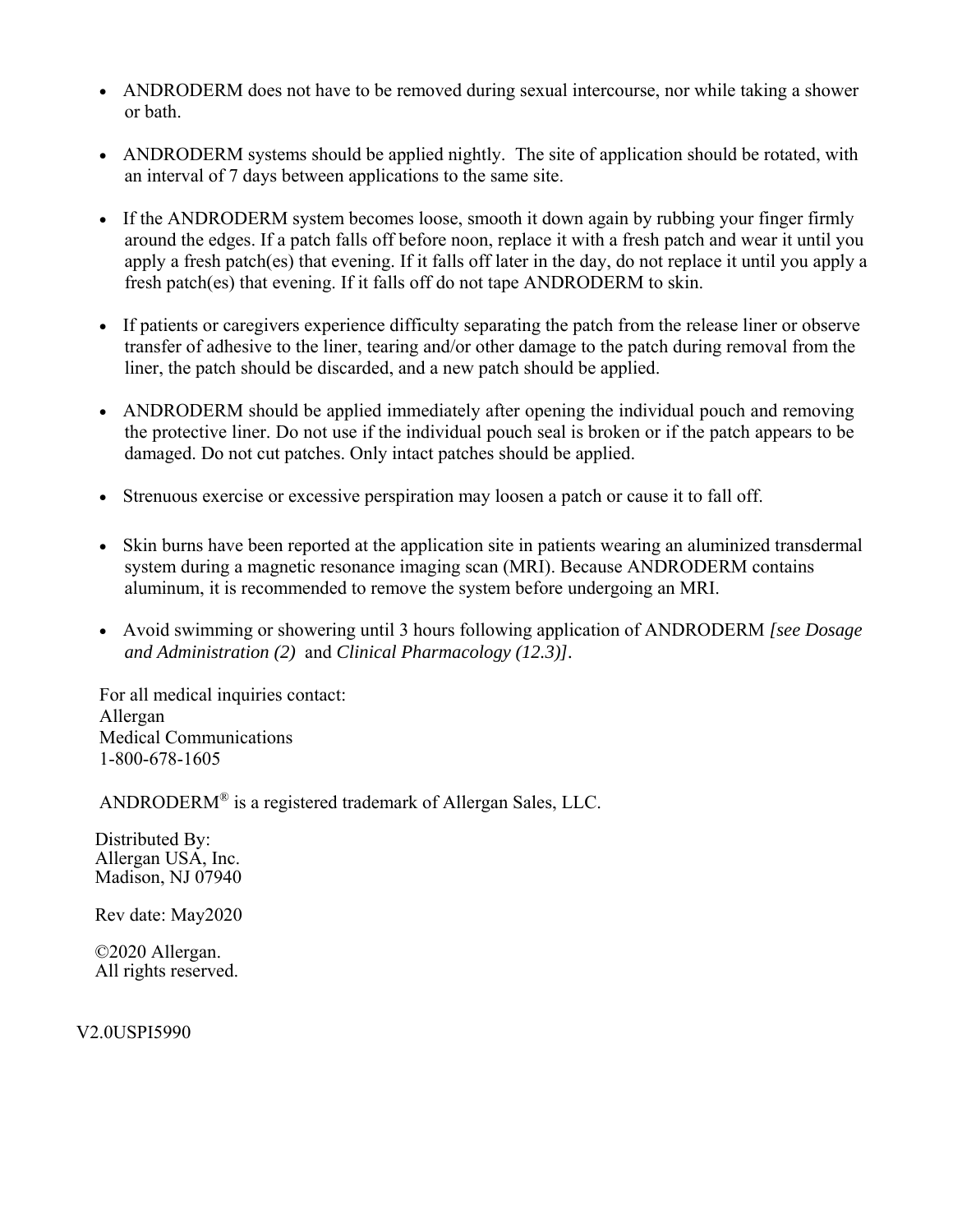# **PATIENT INFORMATION**

**ANDRODERM®** (an-dro-derm) **CIII**  (testosterone transdermal system)

for topical use

Read this Patient Information before you start taking ANDRODERM and each time you get a refill. There may be new information. This information does not take the place of talking with your healthcare provider about your medical condition or your treatment.

### **What is ANDRODERM?**

ANDRODERM is a prescription medicine that contains testosterone. ANDRODERM is used to treat adult males who have low or no testosterone due to certain medical conditions.

Your healthcare provider will test your blood for testosterone before you start and while you are taking ANDRODERM.

It is not known if ANDRODERM is safe or effective to treat men who have low testosterone due to aging.

It is not known if ANDRODERM is safe and effective in children younger than 18 years old. Improper use of ANDRODERM may affect bone growth in children.

ANDRODERM is a controlled substance (CIII) because it contains testosterone that can be a target for people who abuse prescription medicines. Keep your ANDRODERM in a safe place to protect it. Never give your ANDRODERM to anyone else, even if they have the same symptoms you have. Selling or giving away this medicine may harm others and it is against the law.

ANDRODERM is not meant for use by women.

### **Who should not use ANDRODERM?**

### **Do not use ANDRODERM if you:**

- are a man who has breast cancer
- have or might have prostate cancer
- are pregnant. ANDRODERM may harm your unborn baby.

Talk to your healthcare provider before taking this medicine if you have any of the above conditions.

## **What should I tell my healthcare provider before using ANDRODERM?**

## **Before you use ANDRODERM, tell your healthcare provider if you:**

- have breast cancer
- have or might have prostate cancer
- have urinary problems due to an enlarged prostate
- have heart problems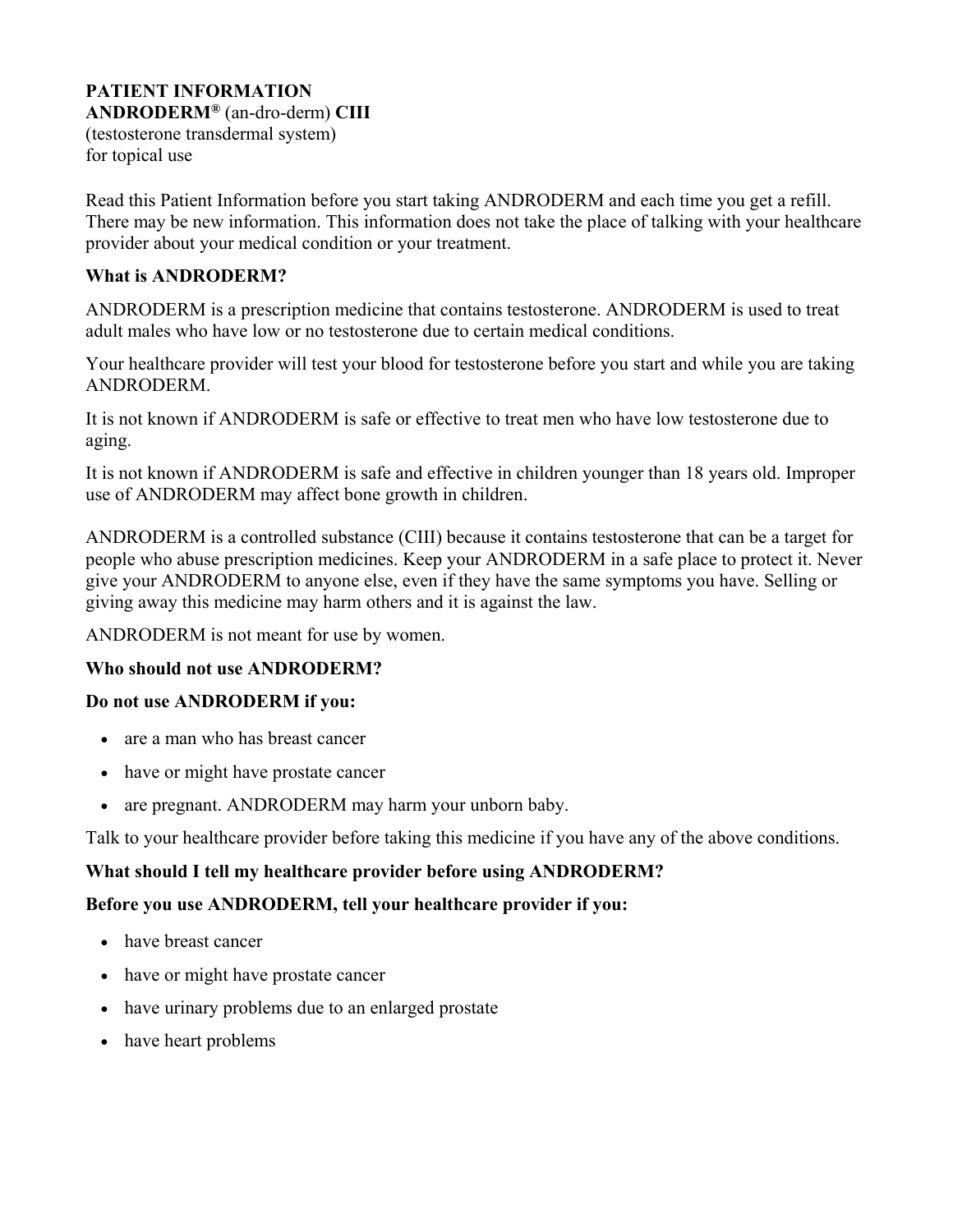- have kidney or liver problems
- have problems breathing while you sleep (sleep apnea)
- have diabetes
- have any other medical conditions

Tell your healthcare provider about all the medicines you take, including prescription and nonprescription medicines, vitamins, and herbal supplements.

Using ANDRODERM with other medicines can affect each other. Especially, tell your healthcare provider if you take:

- insulin
- medicines that decrease blood clotting
- corticosteroids

Know the medicines you take. Ask your healthcare provider or pharmacist for a list of all your medicines if you are not sure. Keep a list of them and show it to your healthcare provider and pharmacist when you get a new medicine.

## **How should I use ANDRODERM?**

- It is important that you apply ANDRODERM exactly as your healthcare provider tells you to.
- ANDRODERM patches come in 2 different doses and different patch sizes.
- Your healthcare provider will tell you how many ANDRODERM patches to apply and when to apply them.
- Your healthcare provider may change your ANDRODERM dose. Do not change your ANDRODERM dose without talking with your healthcare provider.
- Apply ANDRODERM at about the same time each night.
- Wait 3 hours before showering, bathing, or swimming. This will ensure that the greatest amount of ANDRODERM is absorbed into your system.
- ANDRODERM does not need to be removed during sex or while you take a shower or bath.
- Strenuous exercise or excessive perspiration may loosen your ANDRODERM patch or cause it to fall off.
- If your ANDRODERM patch becomes loose, smooth it down again by rubbing your finger firmly around the edges. **Do not** tape ANDRODERM patches to your skin.
	- If your ANDRODERM patch falls off **before** noon, put on a new ANDRODERM patch and wear it until you put on a new ANDRODERM patch at your regular time.
	- If your ANDRODERM patch falls off **after noon, do not** put on a new one. Wait and apply your ANDRODERM patch at your regular time.
- You should change your ANDRODERM patch every 24 hours. You should remove the old patch before applying the new one.
- You should change (rotate) your ANDRODERM application site every day. **Do not** use a site that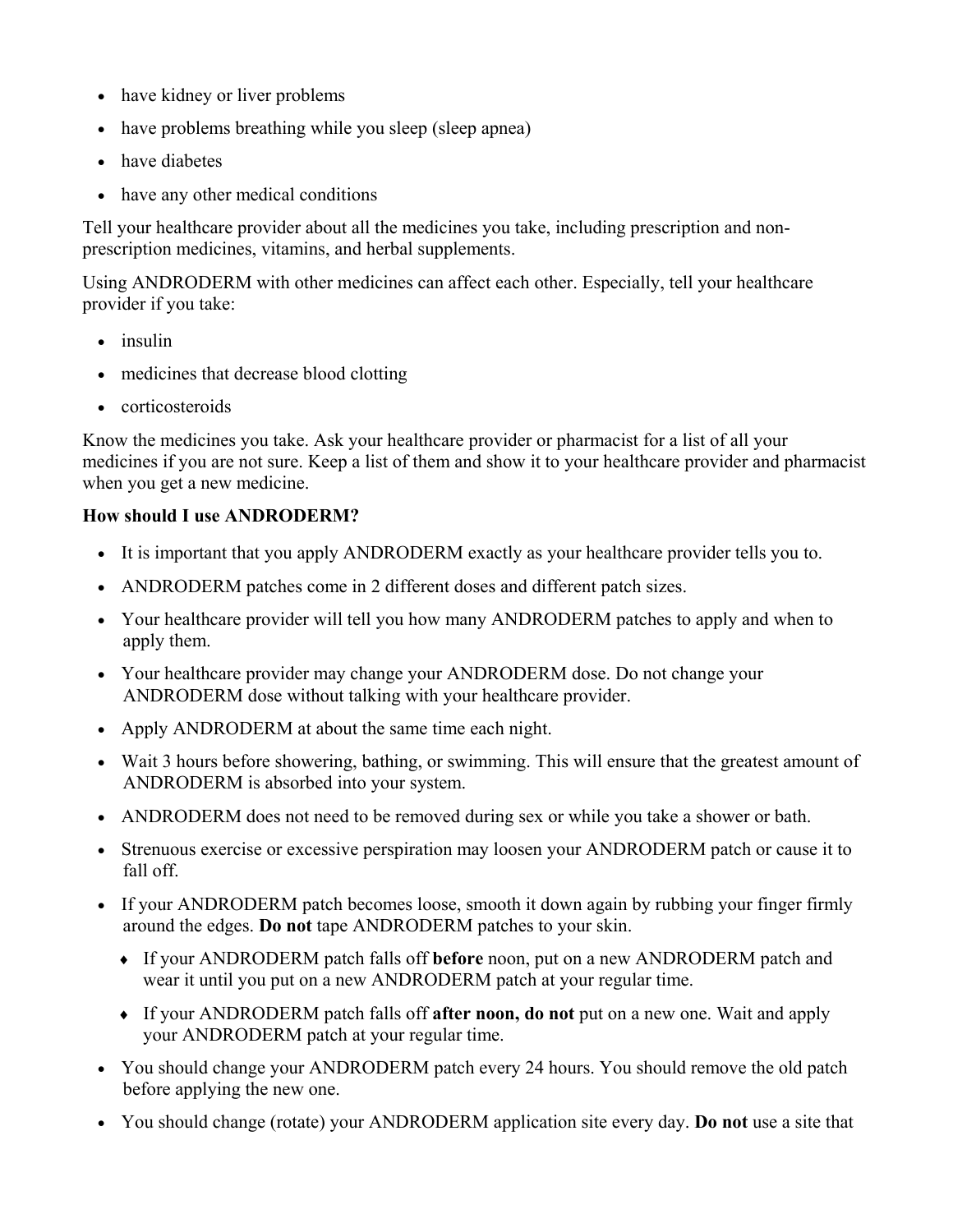you have used before for at least 7 days.

- Skin redness may happen on the skin where your ANDRODERM patch was removed. If your skin redness does not go away, talk to your healthcare provider. Your healthcare provider may tell you to use an over-the-counter hydrocortisone cream on your red skin.
- Patches that have aluminum in them can cause skin burns at the patch site during a magnetic resonance imaging scan (MRI). Because ANDRODERM contains aluminum, you should take off your ANDRODERM patch before you have an MRI.
- Do not use an ANDRODERM patch if the pouch seal is broken or the patch is cut, damaged, or changed in any way. Throw it away and get a new one.

## **Applying ANDRODERM:**

- Before applying ANDRODERM, make sure that the application area is clean, dry, and there is no broken skin.
- Avoid areas of skin that are oily, perspire heavily, or are covered with hair, since ANDRODERM may not stick well to these areas.
- **ANDRODERM is to be applied to your back, stomach area (abdomen), upper arms, or thighs only (See Figure A and Figure B). Do not** apply ANDRODERM to any other parts of your body such as your scrotum, buttocks or over a bony area.



**1. Open the foil pouch.** Tear along the edge and remove the patch from the pouch **(See Figure C). Do not** cut the ANDRODERM protective pouch.

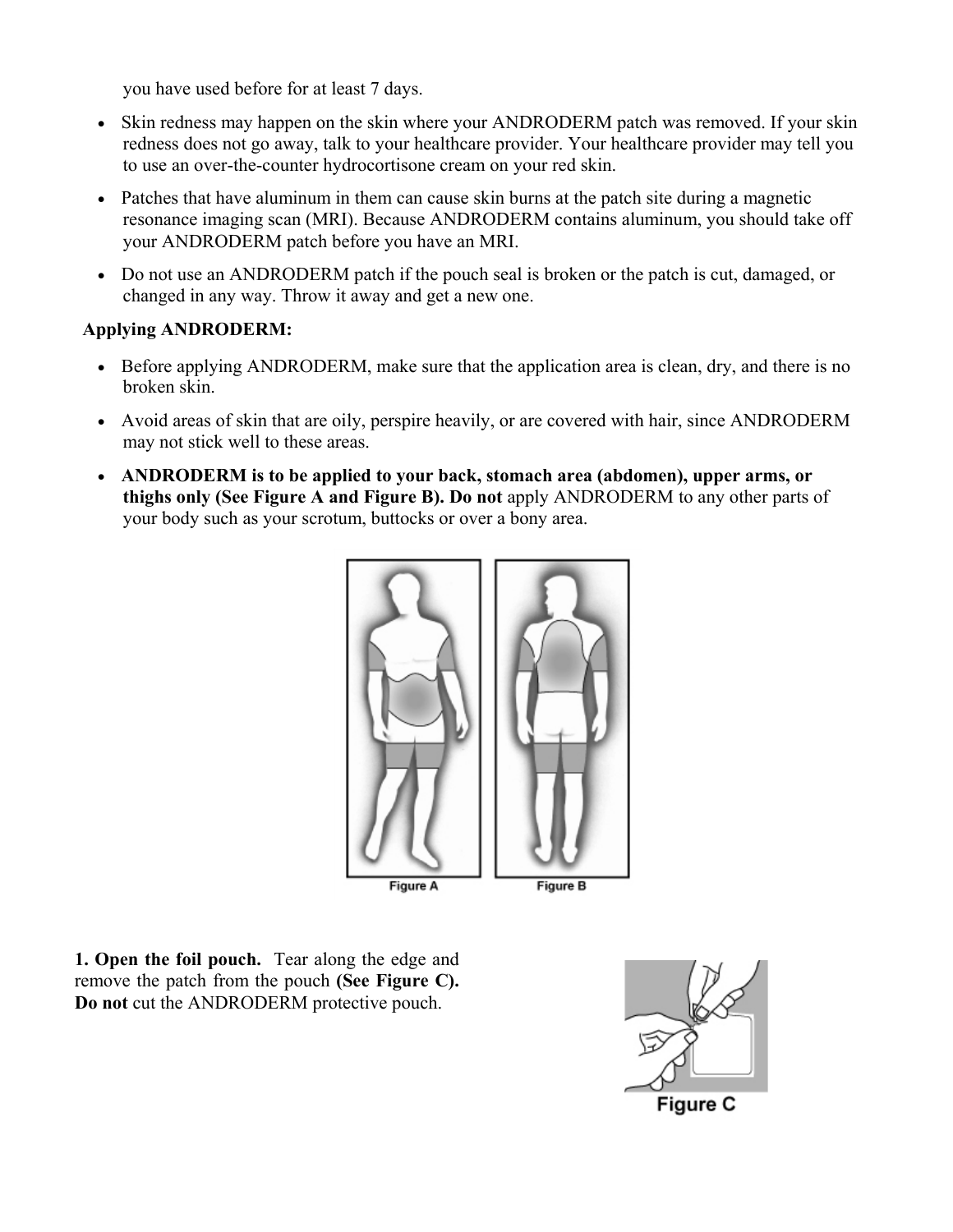**2. Remove the protective plastic liner and silver disc from the patch.** Hold on to the tabs on the patch and the protective plastic liner and gently pull the two apart to remove the plastic liner and silver disc from the patch **(See Figure D).**

This will expose the adhesive and central reservoir area on the patch **(See Figure E).**

• The patch should pull off easily from the protective plastic liner. **Do not** use the ANDRODERM patch if the liner is hard to pull off. Throw away the ANDRODERM patch and get a new one.





**3. Check the protective plastic liner.** You should not see any glue (adhesive) sticking to the liner. **Do not** use the ANDRODERM patch if you see any adhesive sticking to the liner. Throw away the ANDRODERM patch and get a new one.

Throw away the clear plastic liner and silver disc.

**4. Apply the patch**. Apply the patch right away after you remove the patch from the protective pouch and remove the plastic liner.

Place the patch flat on the skin with the sticky side down and firmly press around the edges. Make sure that the patch sticks well to the skin.

# **What are the possible side effects of ANDRODERM?**

# **ANDRODERM can cause serious side effects including:**

- **If you already have an enlargement of your prostate gland your signs and symptoms may get worse while using ANDRODERM. This can include:**
	- increased urination at night
	- trouble starting your urine stream
	- having to pass urine many times during the day
	- $\bullet$  having an urge that you have to go to the bathroom right away
	- having a urine accident
	- being unable to pass urine or weak urine flow
- **Possible increased risk of prostate cancer**. Your healthcare provider should check you for prostate cancer or any other prostate problems before you start and while you use ANDRODERM.
- Blood clots in the legs or lungs. Signs and symptoms of a blood clot in your leg can include leg pain, swelling or redness. Signs and symptoms of a blood clot in your lungs can include difficulty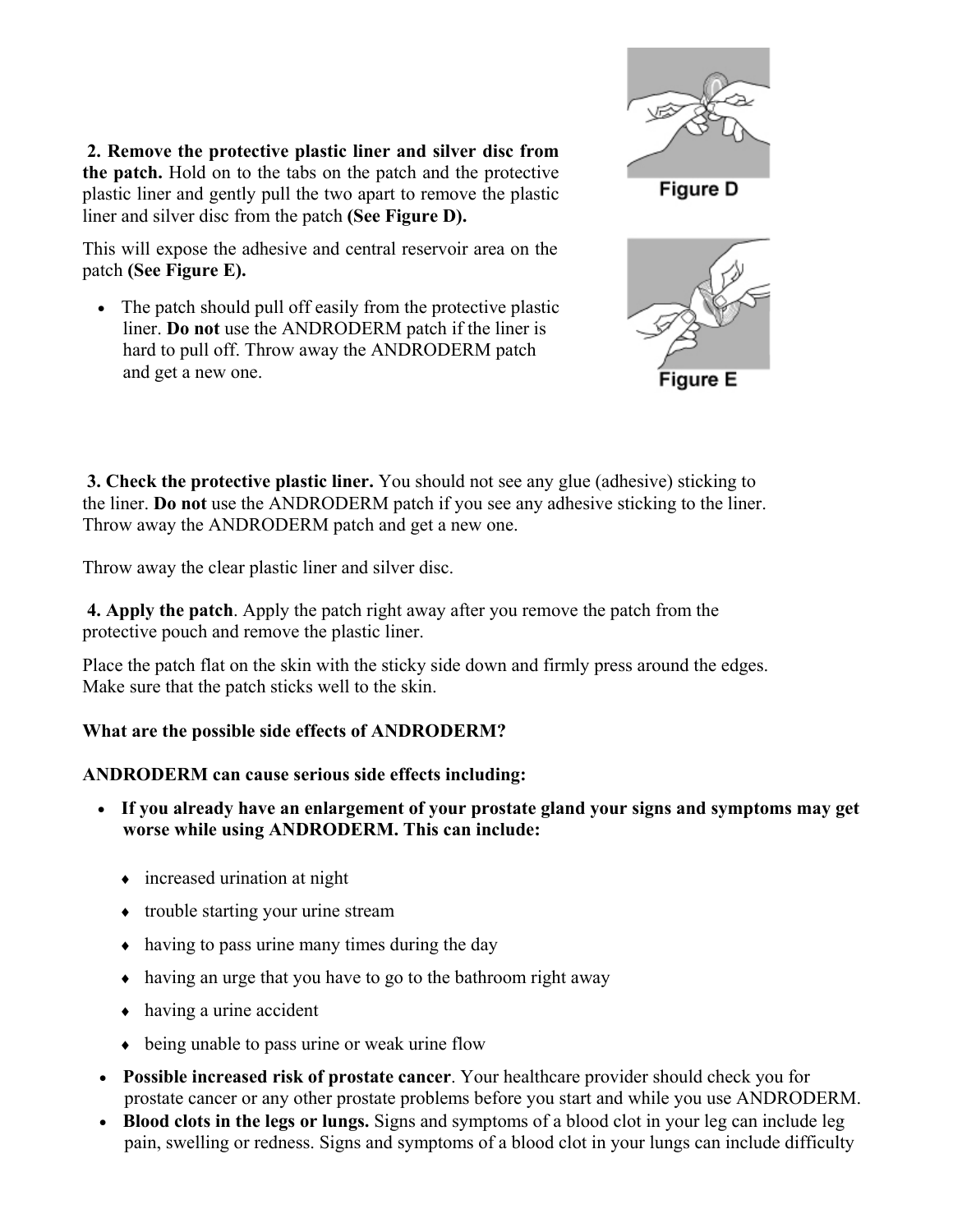breathing or chest pain. This can include pain, swelling or redness of your legs.

- Possible increased risk of heart attack or stroke.
- **In large doses ANDRODERM may lower your sperm count.**
- **Swelling of your ankles, feet, or body, with or without heart failure.**
- **Enlarged or painful breasts.**
- **Problems breathing while you sleep (sleep apnea).**

**Call your healthcare provider right away if you have any of the serious side effects listed above.** 

#### **The most common side effects of ANDRODERM include:**

- skin redness, irritation, burning, or blisters where ANDRODERM is applied
- back pain
- depression
- headache
- prostate abnormalities

**Other side effects include** more erections than are normal for you or erections that last a long time. Tell

your healthcare provider if you have any side effect that bothers you or that does not go away. These are

not all the possible side effects of ANDRODERM. For more information, ask your healthcare provider or pharmacist.

Call your healthcare provider for medical advice about side effects. You may report side effects to FDA at 1-800-FDA-1088.

#### **How should I store ANDRODERM?**

- Exerp ANDRODERM at room temperature between 68 $\degree$ F to 77 $\degree$ F (20 $\degree$ C to 25 $\degree$ C).
- Keep ANDRODERM in its sealed protective foil pouch until you are ready to use it. Do not remove an ANDRODERM patch from the pouch until you are ready to use it.
- Safely throw away your used ANDRODERM patch. Fold your used ANDRODERM patch in half so that the sticky sides stick together. Throw away your used ANDRODERM patch in the household trash.
- Be careful to prevent accidental exposure of ANDRODERM to children or pets.

#### **General information about the safe and effective use of ANDRODERM**

Medicines are sometimes prescribed for purposes other than those listed in a Patient Information leaflet. Do not use ANDRODERM for a condition for which it was not prescribed. Do not give ANDRODERM to other people, even if they have the same symptoms you have. It may harm them.

This Patient Information leaflet summarizes the most important information about ANDRODERM. If you would like more information, talk to your healthcare provider. You can ask your pharmacist or healthcare provider for information about ANDRODERM that is written for health professionals.

For more information, go to www.androderm.com or call 1-800-678-1605. If you have questions or concerns about your ANDRODERM treatment, ask your healthcare provider or pharmacist.

### **What are the ingredients in ANDRODERM?**

**Active ingredient:** testosterone